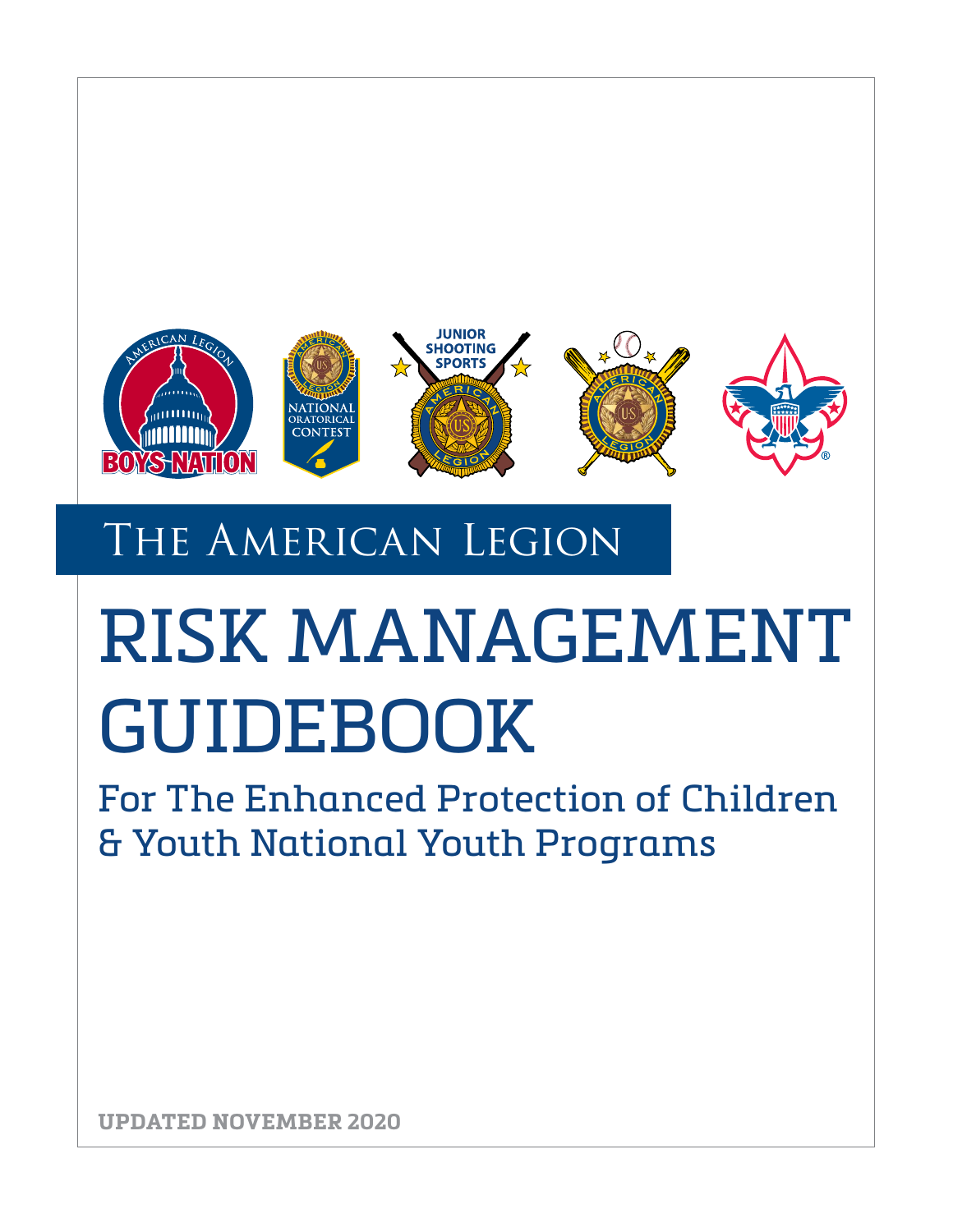# **CONTENTS**

| Responding To Child Abuse / Suspected Child Abuse 14              |
|-------------------------------------------------------------------|
|                                                                   |
|                                                                   |
| Appendix B: Reporting Form - Child Abuse/Suspected Child Abuse 19 |
| Appendix C: Acknowledgement and Understanding Form 21             |
|                                                                   |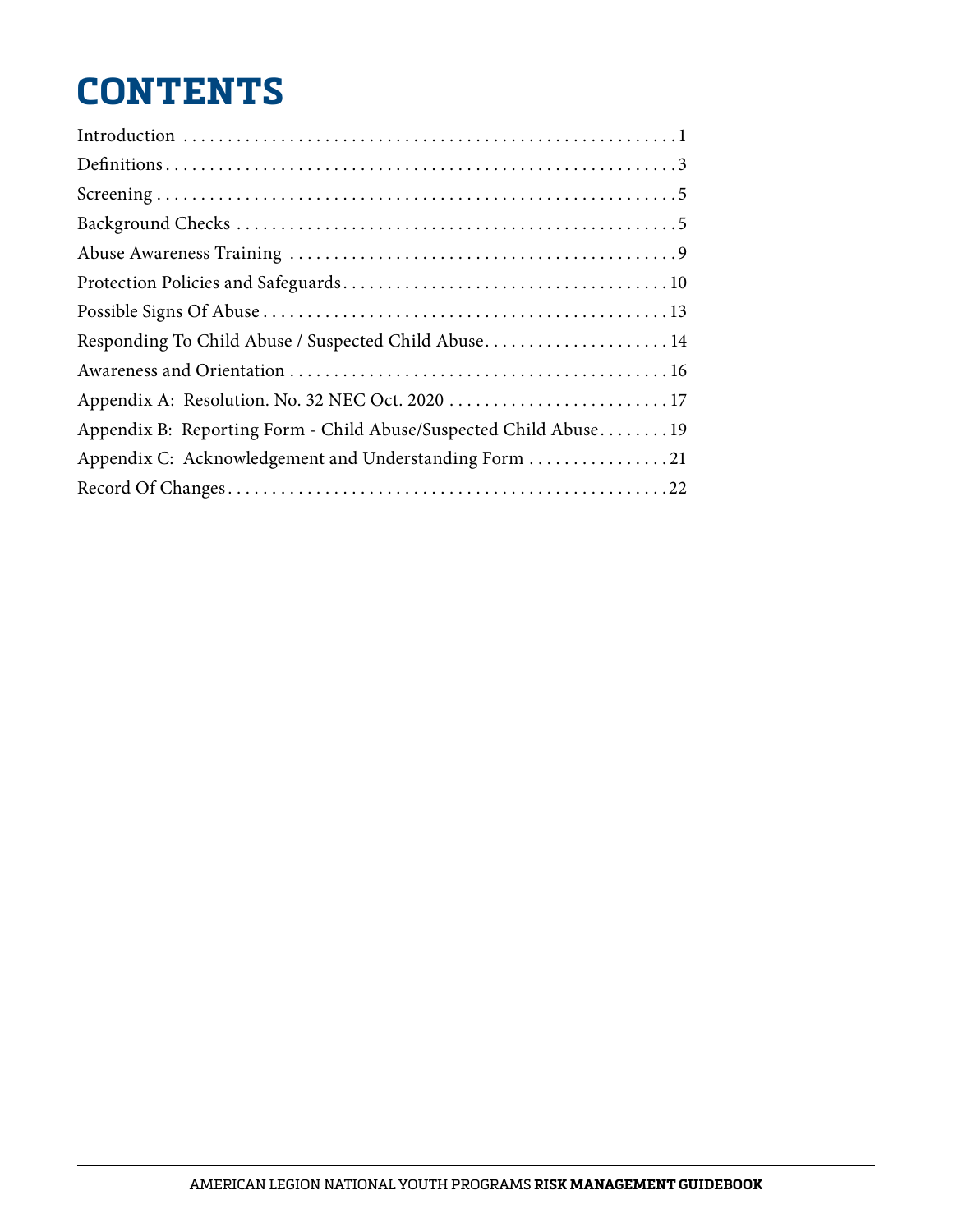# **INTRODUCTION**

Thousands of Legionnaires and members of the American Legion Family throughout the nation donate countless volunteer hours each year for American Legion Baseball, Oratorical, Boys State/Nation, Junior Shooting Sports, Youth Cadet Law Enforcement and Scouting programs. Our youth programs teach young people a variety of practical skills, as well as developing leadership, teamwork, discipline, and self-confidence. Our programs encourage a strong sense of citizenship, patriotism and good living. Every youth program of The American Legion relies heavily upon dedicated volunteers willing to contribute time and skills for conducting essential functions of the programs. What motivates these selfless volunteers is an innate desire to give back to their communities and to help nurture those young Americans whose impressions of this country are still developing.

Although the occurrence of events such as those referenced below are overall relatively infrequent, youth programs have proven they can be a high-risk environment for misconduct by adults in positions of authority and leadership who have sometimes misused their positions by exerting various forms of abuse. This may include physical abuse, verbal abuse, emotional abuse or sexual abuse. The aftermath of numerous events throughout the nation involving the sexual molestation of youth by a trusted authority figure has served to prominently illustrate the need and importance for protecting the welfare of vulnerable populations, such as minor children, as well as the need for protection from liability for those organizations and volunteers that serve them.

In February 2018, the "Protecting Young Victims from Sexual Abuse and Safe Sport Authorization Act of 2017" (Public Law 115-126) was signed into law. The bill amends the victims of Child Abuse Act of 1990 to extend the duty to report suspected child abuse, including sexual abuse, immediately to law enforcement and adults who are authorized to interact with minor or amateur athletes by an amateur sports organization that participates in interstate or international amateur athletic competition.

While The American Legion has the utmost trust and confidence in its staff and volunteers, the need for implementing such measures is a stark manifestation unfortunately reflective of today's social reality. Any organization entrusted with the safety and welfare of youth must mitigate its overall risk and liability, and that of its participants and volunteers, by taking measures aimed at sustaining program integrity and safety.

Prevention is key to being proactive in mitigating abuse in youth programs. A comprehensive child protection program will incorporate: (1) screening; (2) abuse awareness training; (3) established policies and safeguards; and (4) awareness and oversight.

# **SCREENING**

Use of current, dependable, and complete criminal history information is considered a critical screening protocol for any youth-serving organization. Volunteer program staff undergo criminal history screening for many of the same reasons employers conduct background checks – the purpose is to verify identity and determine whether a potential staff member may have anything in their past that might disqualify them from working with youth participants.

Handling of sensitive information during the screening process should receive the utmost attention to discretion and confidentiality so as not to damage one's reputation or career. **All national youth program staff having contact or access to youth will be screened each year prior to conducting the youth program they have been invited to support.**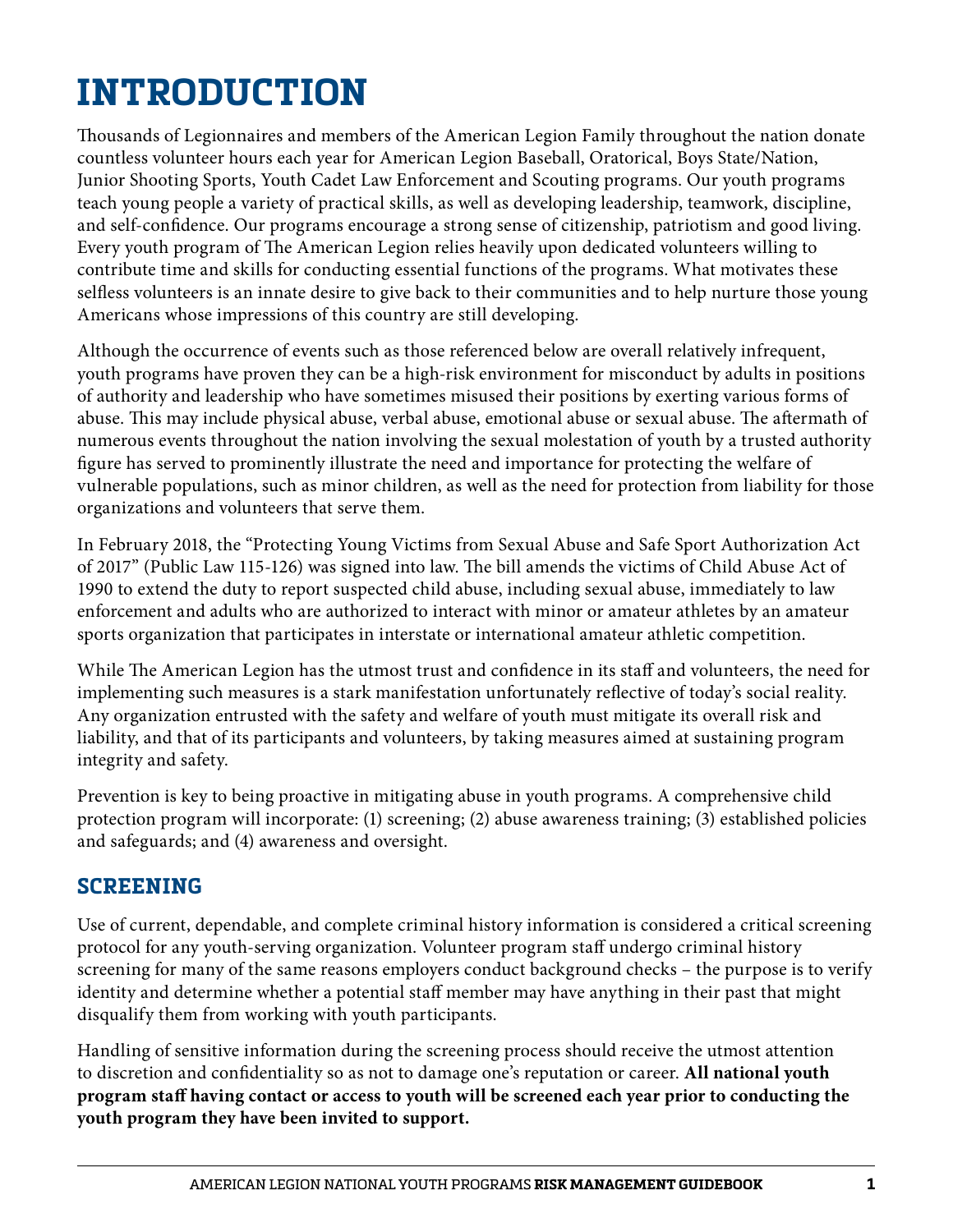### **ABUSE AWARENESS TRAINING**

Federal law (Public Law 115-126) titled "Protecting Young Victims From Sexual Abuse and Safe Sport Authorization Act of 2017" has been enacted requiring amateur youth sports organizations affiliated with a national governing body or non-affiliated organizations to develop policies and procedures to prevent the emotional, physical and sexual abuse of amateur athletes, including mandated abuse awareness training. While P.L. 115-126 applies primarily to The American Legion's youth baseball and junior shooting sports programs, the National Organization recognizes the relevance of risk management as it applies to all of its national level youth programs. American Legion Resolution No. 32 passed by the National Executive Committee at its October 2020 meeting titled "Risk Management Mandates for National Youth Programs" states that under the advice and guidance of the compliance and risk manager of the national organization and the national judge advocate, policies and procedures are required beginning in 2021 mandating sexual abuse awareness training and criminal history background check screening for those selected to staff national tournaments of American Legion Baseball, the American Legion Boys Nation program, the American Legion National Oratorical Contest, the American Legion Junior Shooting Sports Shoulder-to-Shoulder National Championship, and National Boy Scouts of America Jamborees.

### **POLICIES AND SAFEGUARDS**

Policies and safeguards should be clearly established by an organization that reinforces a positive environment, safe interactions and appropriate conduct among program staff, volunteers, and youth participants. Providing program staff and volunteers an awareness of the policies established for acceptable/unacceptable behavior minimizes opportunities for misconduct and helps prevent unfounded allegations. It is just as vitally important that policies and procedures for reporting and responding to suspected abuse, misconduct or policy violations are clearly established as well.

### **AWARENESS AND OVERSIGHT**

Awareness is a key element to any prevention strategy. Awareness and orientation on safeguards, policies and procedures are instrumental in contributing toward a knowledge and prevention of various forms of abuse. Awareness and orientation can be disseminated in a variety of ways and should be made available to all staff members prior to conducting any meetings or events that involve youth participants, regardless of how experienced they may be.

This awareness training will be required for those adults who participate in the national youth programs. It is essential that youth program staff members know who they should go to with questions or problems should they arise.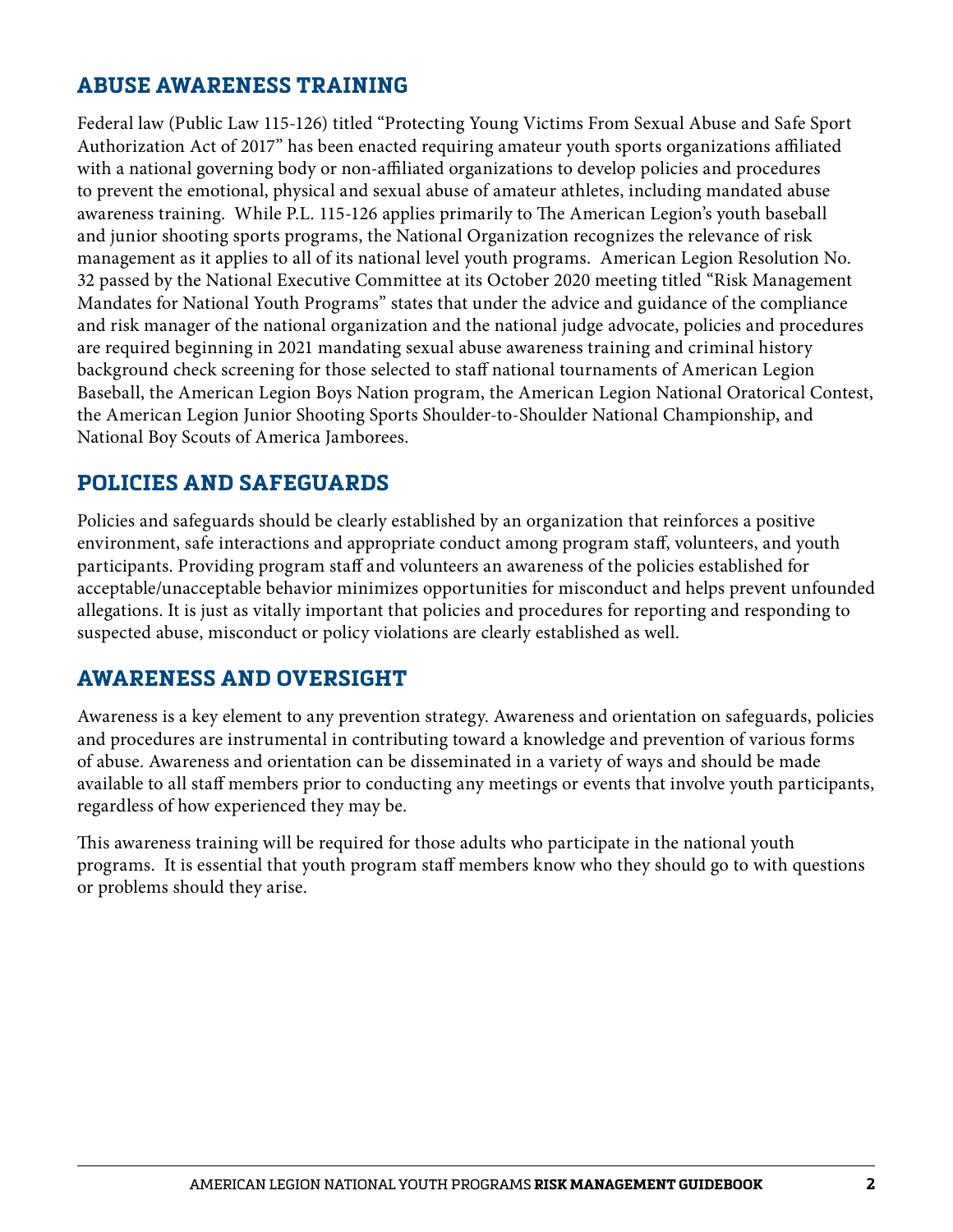# **DEFINITIONS**

#### **Abuse:**

**Physical Abuse** – injury intentionally inflicted.

**Economic Abuse/Exploitation** – Deliberate temporary or permanent misuse of another's money or belongings.

**Emotional Abuse** – mental or emotional injury inflicted resulting in an observable and material impairment in growth, development, or psychological functioning.

**Neglect** – failure to provide basic needs of vulnerable individuals or protect them from harm.

**Sexual Abuse** – contact or activity of a sexual nature without consent or when consent is not possible.

**Verbal Abuse** – use of words intended to cause harm or demean the person being spoken to.

**Adult**: Anyone 18 years of age or over.

**Child/Minor/Youth:** Anyone 17 years of age or under.

**Designated Individual:** Those individuals who are subject to risk management mandates of the Organization. Designated Individuals of national youth programs of The American Legion include the following:

- 1. American Legion Baseball regional and World Series tournaments
	- b. Umpires
	- c. All volunteer staff as deemed necessary by the Organization.
	- d. Locally selected volunteer staff as deemed necessary by the Organization.
- 2. National Oratorical Contest
	- c. Moderators
	- d. Monitors
	- e. Escorts
	- f. Judges (excludes final round judges due to total segregation from youth participants)
	- g. All other volunteer staff as may deemed necessary by the Organization.
- 3. Junior Shooting Sports Shoulder-to-Shoulder National Championship
	- d. All volunteer staff allowed access ahead of the "red line."
	- e. All other volunteer staff as deemed necessary by the Organization.
- 4. Boys Nation
	- e. All volunteer staff as deemed necessary by the Organization.
- 6. National Boy Scout Jamborees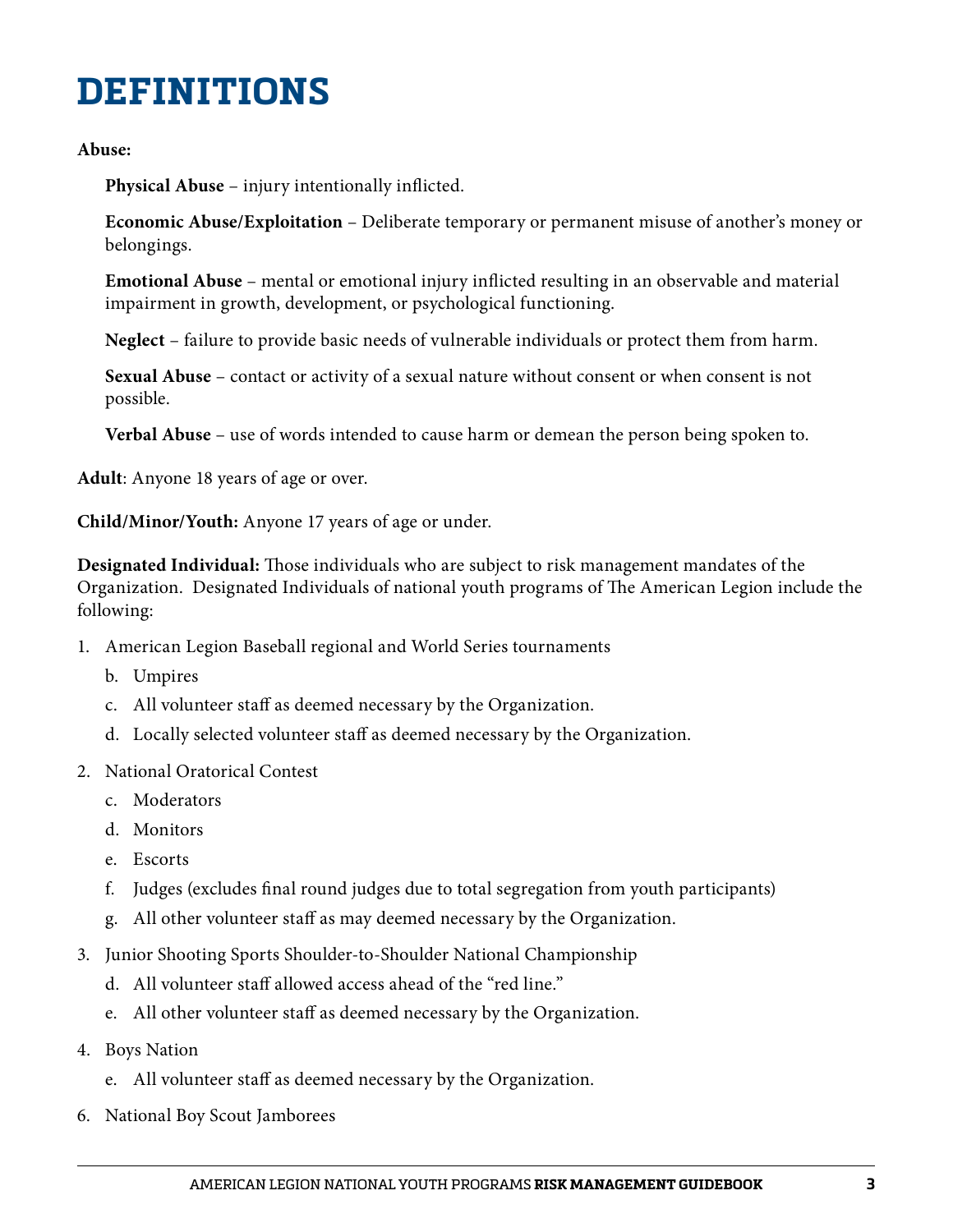- g. All volunteer staff as deemed necessary by the Organization (further detailed on page 6).
- 8. Samsung American Legion National Scholar Recognition Event
	- i. All volunteer staff as deemed necessary by the organization.

National Headquarters professional staff are also subject to screening each year.

#### **National Youth Programs of The American Legion National Headquarters**

- American Legion Baseball (ALB)
	- » (8) regional tournament sites locations vary
	- » ALB World Series Shelby, N.C.
- Boys Nation Washington, D.C.
- Junior Shooting Sports Shoulder-to-Shoulder National Championship Colorado Springs, Colo.
- National Oratorical Contest Indianapolis, Ind.
- Samsung American Legion National Scholar Recognition Event Washington, D.C.
- Through its longstanding relationship with the Boy Scouts of America, The American Legion provides volunteer support at National Boy Scout Jamborees.

**Organization:** The American Legion National Headquarters

**Program Manager:** Staff member of The American Legion National Headquarters assigned responsibility for the planning, management, and execution of a national youth program of The American Legion.

**Provider:** The exclusive commercial vendor engaged by The American Legion National Headquarters to conduct background check screening for staff and volunteers of national youth programs of The American Legion.

Priority Research Services, Inc., DBA "Protect Youth Sports" 14499 N. Dale Mabry Hwy, Suite 201S Tampa, FL 33618 (877) 319-5587 (8:30am to 4:30pm Eastern Time) www.protectyouthsports.com

**Reporter:** An individual reporting suspicions or allegations of child abuse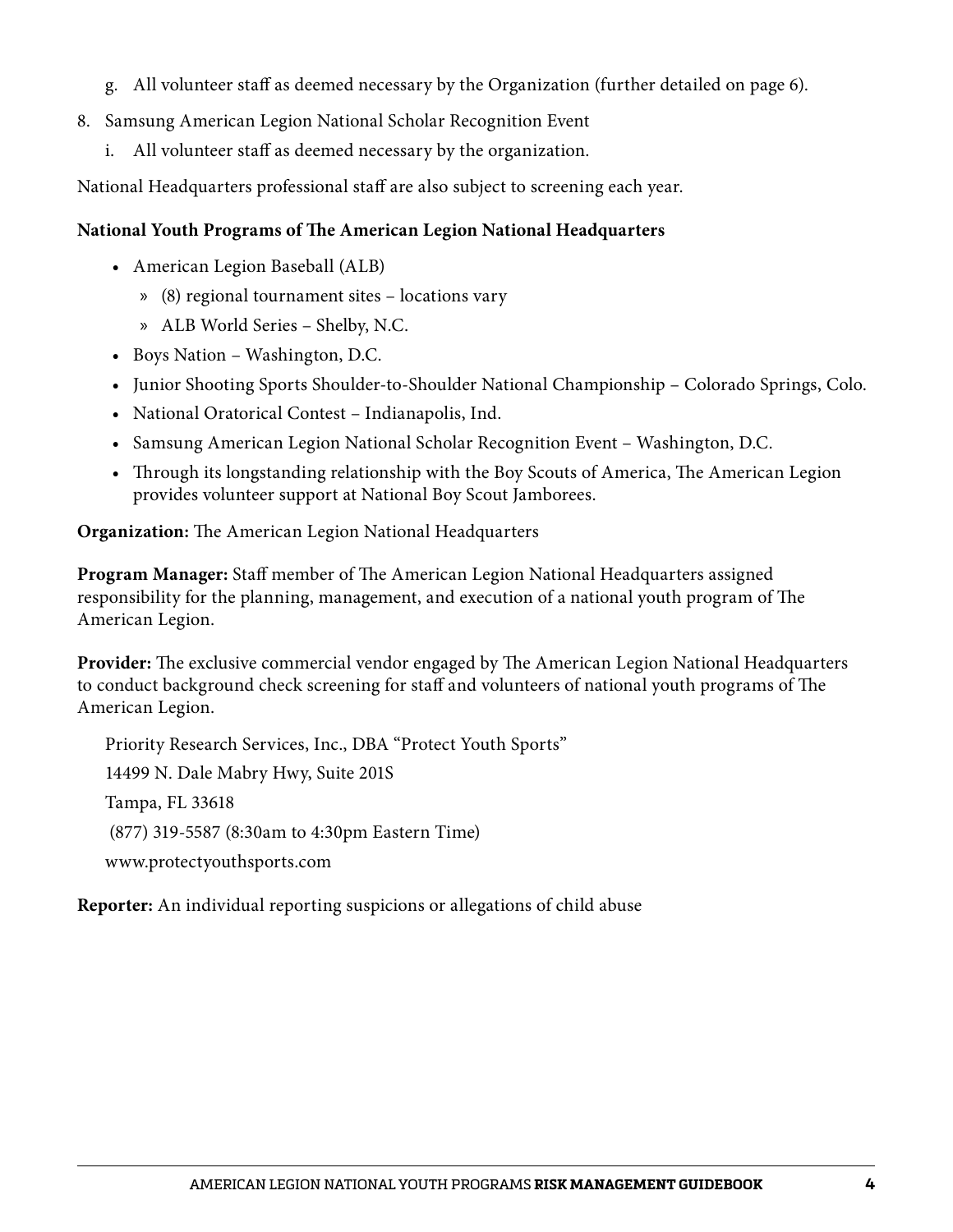# **SCREENING**

Resolution No. 32 was passed by the National Executive Committee of The American Legion at its October 2020 meeting titled, "Risk Management Mandates for National Youth Programs." The resolution states that under the advice and guidance of the compliance and risk manager of the national organization and the national judge advocate, policies and procedures are required beginning in 2021 mandating sexual abuse awareness training and criminal history background check screening for those selected to staff national tournaments of American Legion Baseball, the American Legion Boys Nation program, the American Legion National Oratorical Contest, the American Legion Junior Shooting Sports Shoulder-to-Shoulder National Championship, and National Boy Scouts of America Jamborees, or who are adults and have regular contact with program participants who are minors.

# **BACKGROUND CHECKS**

**Authorized Background Check Provider.** All background checks on Designated Individuals will be conducted by the exclusive commercial vendor engaged by The American Legion National Headquarters. Protect Youth Sports located in Tampa, Fla., hereafter referred to as the Provider.

In addition to conducting background checks, the Provider provides screening and reporting of background check results in accordance with criteria established by the Organization. The Provider is responsible for complying with the Fair Credit Reporting Act, storage of background check records consistent with applicable laws, and maintaining confidentiality of information obtained through the background check process.

**Designated Individuals to be Screened.** Background checks will be conducted on staff of national youth programs who directly supervise, have close contact or are in a position of trust with youth program participants.

- 1. American Legion Baseball regional and World Series tournaments
	- b. Umpires
	- c. All volunteer staff as deemed necessary by the Organization.
	- d. Locally selected volunteer staff as deemed necessary by the Organization.
- 2. National Oratorical Contest
	- c. Moderators
	- d. Monitors
	- e. Escorts
	- f. Judges (excludes final round judges due to total segregation from youth participants)
	- g. All other volunteer staff as may deemed necessary by the Organization.
- 3. Junior Shooting Sports Shoulder-to-Shoulder National Championship
	- d. All volunteer staff allowed access ahead of the "red line."
	- e. All other volunteer staff as deemed necessary by the Organization.
- 4. Boys Nation
	- e. All volunteer staff as deemed necessary by the Organization.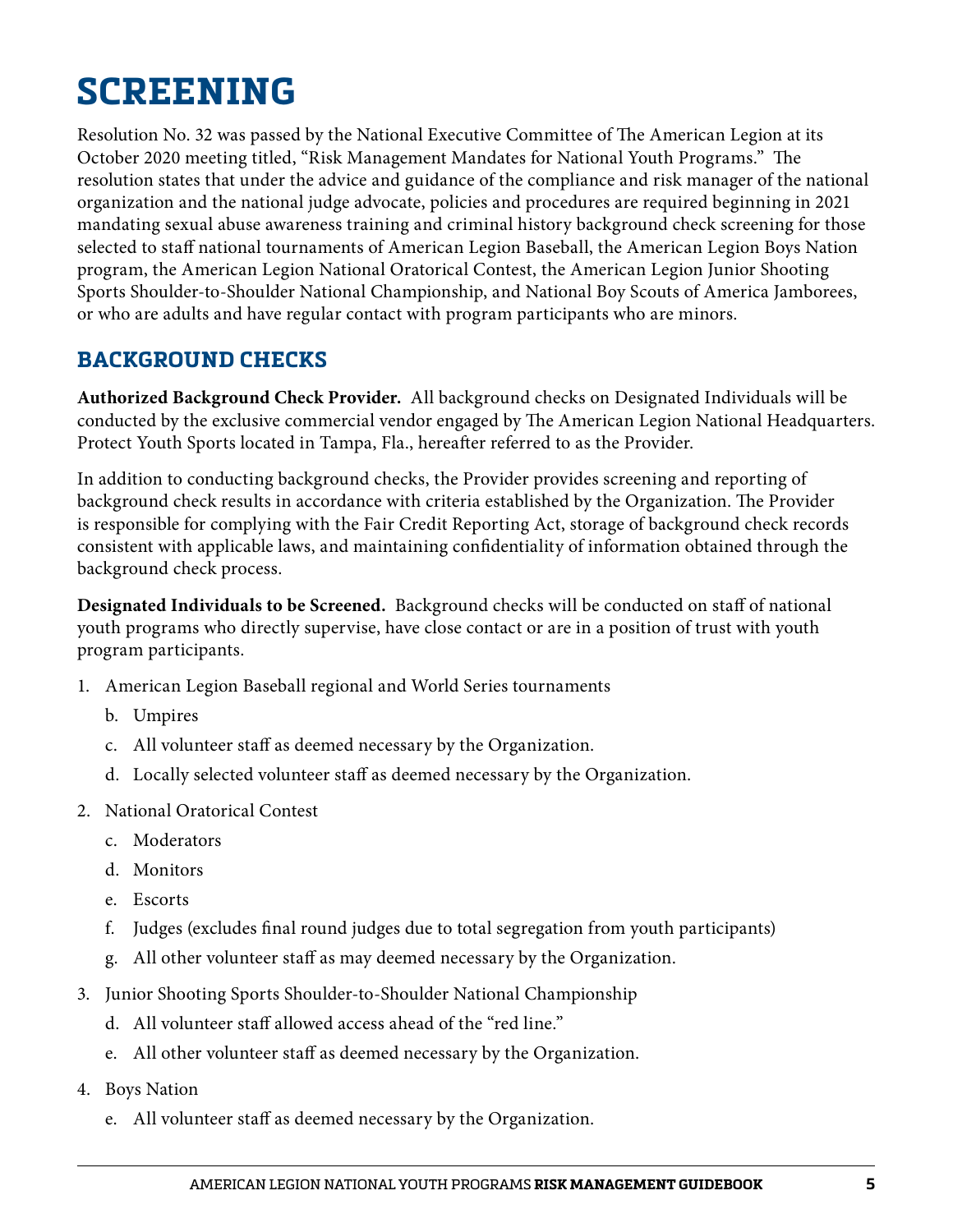6. National Boy Scout Jamborees

g. Boy Scouts of America currently does the vetting and gives approval to the list of volunteers selected/submitted by the Organization to staff an exhibit booth at National Boy Scout Jamborees. It is a requirement of the Boys Scouts of America that all its adult Scouts undergo annual background screening as a matter of routine and further requires that Jamboree booth staff be Scouts.

- 8. Samsung American Legion National Scholar Recognition Event
	- i. All volunteer staff as deemed necessary by the organization.

National Headquarters professional staff are subject to screening each year.

**Applicability of Background Checks.** Although a Designated Individual may have the ability to provide proof of a background check having been previously conducted through a source other than the Provider, the National Organization requires that background checks as mandated in Resolution No. 32 NEC Oct. 2020 "Risk Management Mandates for National Youth Programs" must be conducted by the Provider in order to provide screening consistency and enhanced confidentiality.

#### **Frequency of Background Checks. Background checks will be conducted on all Designated Individuals on an annual basis prior to the start of the national youth program they have been selected to staff.**

**Cost of Background Checks.** The Organization will underwrite the cost of having background checks conducted for staff of national youth programs.

**Initiating Background Checks.** When so directed by a Program Manager, each Designated Individual is responsible for accessing the Provider's link that will be provided and electronically entering the required disclosure information for purposes of conducting the actual background check.

Once a Designated Individual has completed the online application for a background check, the Program Manager will receive email notification that an application is pending. The Program Manager must log on to provide approval of that application before the Provider will proceed in conducting the background check screening.

**Level of Information to be Checked.** All background checks conducted on Designated Individuals shall at a minimum include:

- Social Security Number verification and address history trace
- Alias names national search
- National criminal database search
- National sex offender registry search

There are select states that are designated as having insufficient data in the national database. They must have the "Plus Package" option selected when applying for a background check with the Provider to have a county or statewide court search additionally conducted, thereby ensuring an adequate level of background screening is commensurate with other states. Please review the map provided to determine the appropriate search to request.

The map can be viewed online at **criminal-background-checks.info**.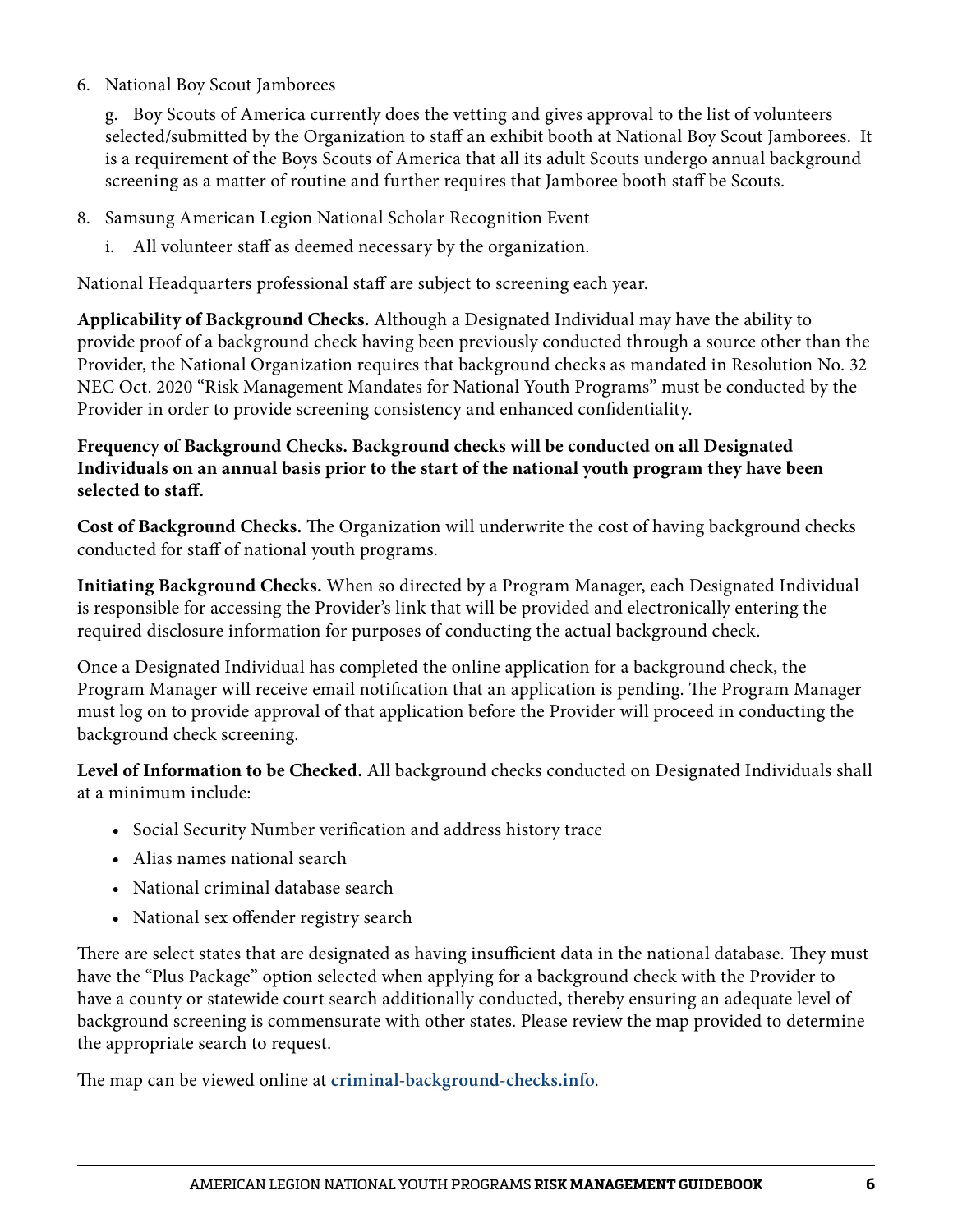**Background Check Disqualifying Criteria.** A record or disclosure from a Designated Individual's application or background check containing one or more of any of the following disqualifying offenses will lead to a determination of "reject" indicating that individual is prohibited to serve as a volunteer staff of American Legion national youth programs:

- 1. Conviction of a felony
- 2. Conviction of a crime involving a minor, regardless of the offense
- 3. Conviction of a crime involving force or threat of force against a person
- 4. Conviction of a crime in which sexual behavior is an element, including "victimless" crimes of a sexual nature (including pornography)
- 5. Conviction of a crime involving controlled substances (not paraphernalia or alcohol)
- 6. Conviction of a crime involving cruelty to animals
- 7. Any sex offender registrant
- 8. Refusal to undergo background screening

An applicant will not be disqualified for a harassment or conspiracy conviction unless it is presented in the context of one of the already existing disqualifying criteria listed above.

Local ordinance violations are not considered disqualifying criteria given their low-level of severity.

**Findings.** The Provider grades (adjudicates) and assigns either an "accept" or "reject" designator to a background check application from a Designated Individual. The Program Manager/Director will receive email notification from the Provider when a background check screening has been completed. The Program Manager/Director will then log on to obtain background check findings. The background check findings generated by the Provider will reflect an "accept" or "reject" designator. An "accept" designator means the background check of a Designated Individual does not contain disqualifying criteria previously set forth and may serve as staff of a national youth program. A "reject" designator means the background check of a Designated Individual contains disqualifying criteria and that individual is prohibited from serving as staff of a national youth program. This system of reporting eliminates the need to disclose specific criminal history details to The American Legion. The Program Manager/Director will follow-up with each Designated Individual to advise the outcome of either an "accept" or "reject" designator.

When a background check reveals there is a pending case or an active warrant for crimes involving the disqualifying criteria listed, the Provider will assign a "reject" designator. Doing so supports the Organization's mandate of prohibiting an applicant from having contact with any youth program participants until such time legal adjudication is made and there is verification that an "accept" designator is then achieved.

If the Organization becomes aware of information that a youth program volunteer may have sustained one of the disqualifying criteria in the interim after a required background screening has been conducted, that individual will be prohibited from having contact with youth program participants until accuracy of the information has been validated by the Program Manager via the Provider; the individual should be returned home during the validation process as necessary. If the disqualifying criteria is validated, that Designated Individual will immediately be removed and prohibited from serving as staff of national youth programs.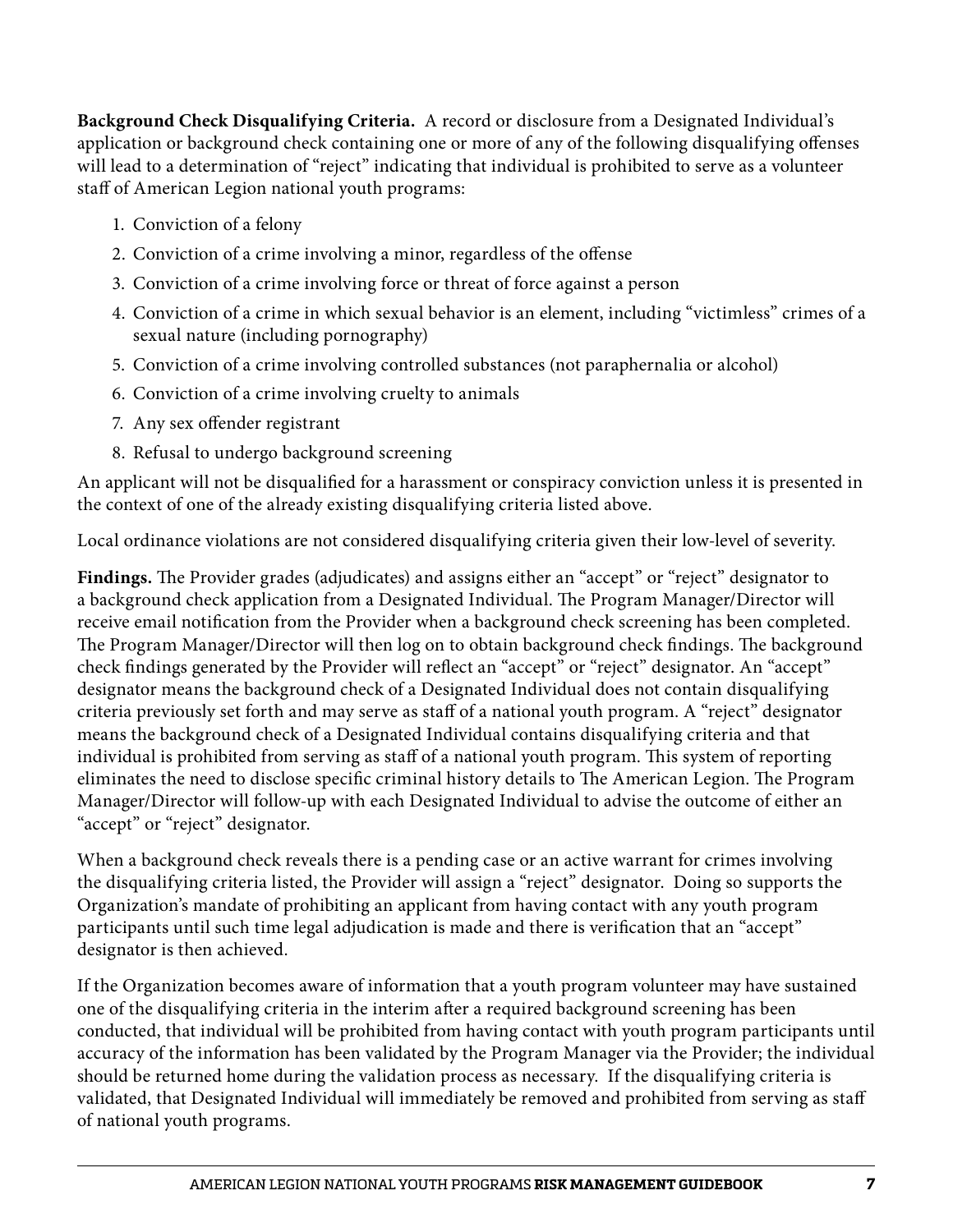The Organization may reserve the right to prohibit any individual from volunteering as staff of its national youth programs if at any time the Organization in its opinion deems the individual unfit to work with minors.

**Pre-Adverse Action Notice.** The Provider has a system in which they are automatically aware that a "reject" designator has been reported for an individual. The Provider will email to that individual a copy of their full report, along with a "Pre-Adverse Action Notice" and a copy of the Summary of Rights as mandated by the Fair Credit Reporting Act.

At this point the Provider allows five (5) business days for the individual to contact them to file a dispute or request a recheck, should the individual disagree with the outcome of the report. If contacted, the Provider will follow its normal re-check procedure and will send out an updated report, should one be needed at the completion of the recheck/dispute.

If an individual should ultimately deem that after re-check/dispute that the situation has been resolved, the individual at that time may submit a new application to the Provider in order to provide confirmation of an "accept" designator to their account manager.

If five (5) business days pass with no communication from the individual, the Provider will then issue, via email, a final Adverse Action letter and a copy of the Summary of Rights to the individual. There is no report sent with this phase.

**Appeals.** If a Designated Individual has concern with the outcome of their background check report, they should contact the Provider directly to dispute. The Organization will not disclose or discuss specific report results other than "accept" or "reject" and will only disclose those results to parties deemed by the Program Manager/Director as having a "need to know".

**Copies of Reports.** Should an individual who receives an "accept" designator desire to receive a full copy of their background check report, that individual should directly contact the Provider to make that request and pay the fee associated with doing so since the routine release of a full report is not an obligatory requirement of the contractual agreement established between the Organization and the Provider.

There are three ways an individual may request a copy of their background check report from the Provider:

- 1. Fax: By faxing a request letter to 800-319-5582
- 2. Email: By emailing a request to support@protectyouthsports.com
- 3. Mail: By mailing a request letter to: Protect Youth Sports Compliance Department, 14499 N. Dale Mabry Hwy, Suite 201S, Tampa, FL 33618
- 4. Website: compliance.protectyouthsports.com/

The following information should be included with each request:

- Full name
- Social Security Number (do not provide if sending via email)
- Daytime phone number
- Copy of driver license or photo ID (please enlarge and ensure copy is clear and legible)
- Secondary form of ID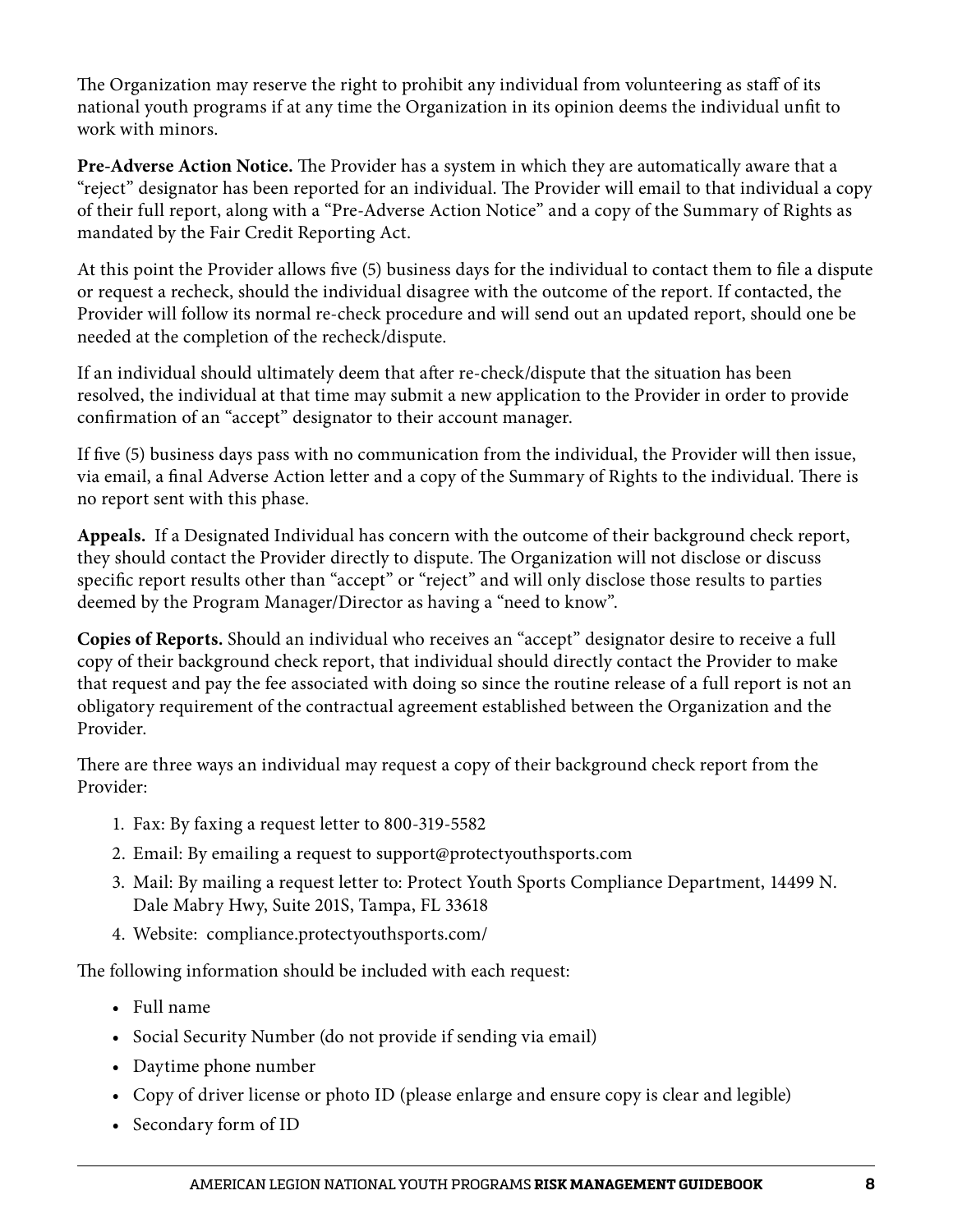- Report ID (if available)
- Mailing Address. (Please note: The report will be sent certified mail)
- Signature

**Removal from Record.** As a possible recourse, individuals may independently seek having disqualifying criteria removed from their record through legal or governmental avenues. This may not always be an option, but if an individual can have disqualifying criteria removed from his/her record and then achieve an "accept" designator through background screening with the Provider, they may then be considered qualified to serve as a Designated Individual for a national youth program.

# **ABUSE AWARENESS TRAINING**

Upon successfully completing the background check process, Designated Individual will proceed to the designated web site offered to complete the mandated abuse awareness training.

The authorized training site is: **PROTECT YOUTH SPORTS**

Upon submitting background check information, the applicant will receive an e-mail from Message@ VeritySecure.com with the subject being "Child Safety Training." The applicant will complete the "Volunteer" version of the training.

Once a Designated Individual completes their abuse awareness training and prints off their Certificate of Completion they will have proof of completion. Please retain a copy of your Certificate of Completion for your own records. **The American Legion mandates that each Designated Individual renew their abuse awareness training certificate annually.**

Abuse awareness training completed through the U.S. Center for SafeSports or USA Baseball within the previous 12 months is also acceptable. Proof of training must be provided to the respective youth program manager at National Headquarters or their designated representative.

If there should be a question regarding this training requirement, **please contact The American Legion Americanism Division with an email addressed to Americanism@legion.org.**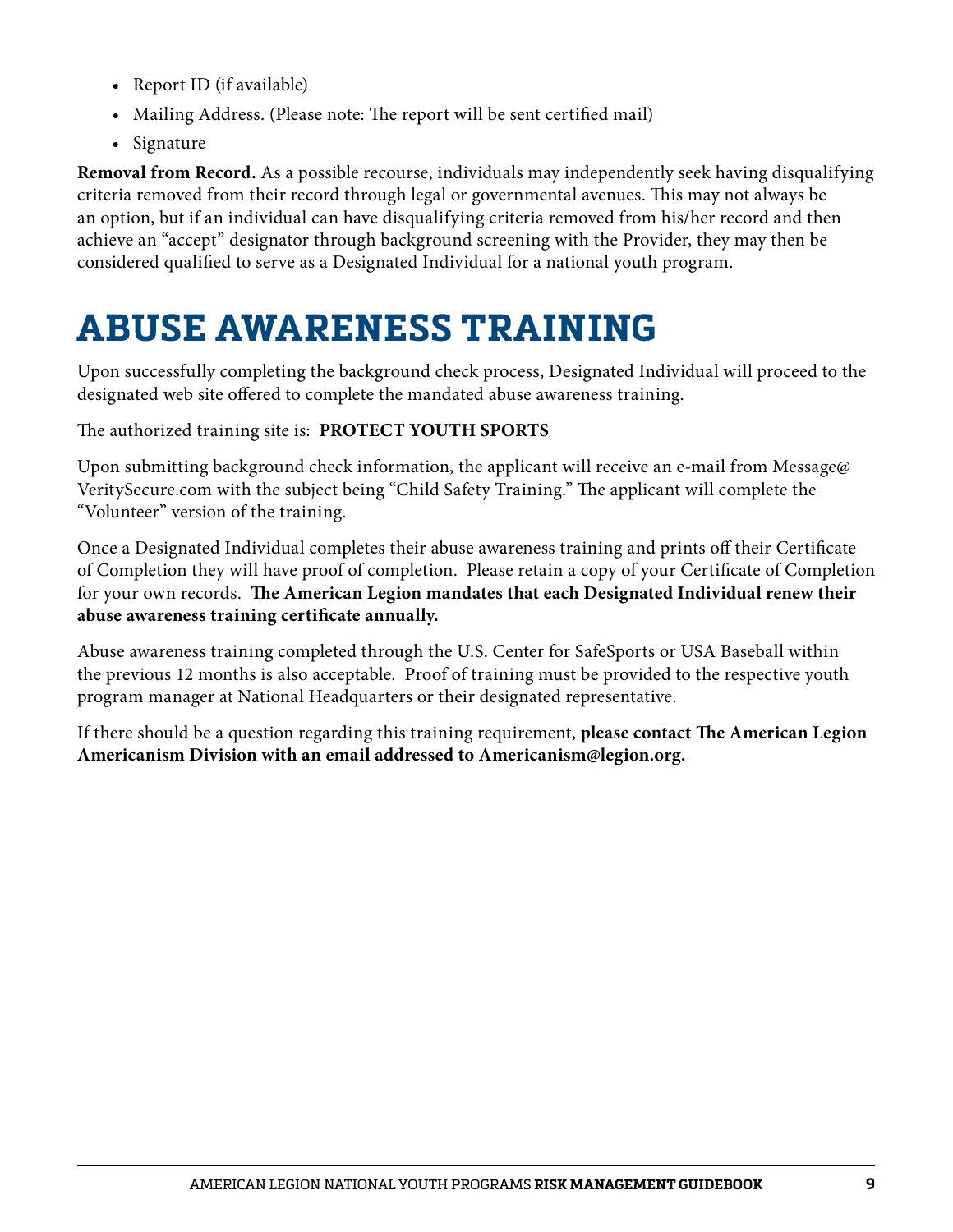# **PROTECTION POLICIES AND SAFEGUARDS**

American Legion youth programs are designed to encourage safe interaction between staff, volunteers, and children or youth. Parents and families trust our programs to provide a safe and healthy environment for all participants.

**Youth Protection Policy.** The American Legion does not tolerate abuse in any form, whether it is physical, emotional, sexual, verbal or economic exploitation.

**Youth Protection Safeguards.** The following safeguards are intended to first and foremost place the welfare and well-being of children and youth as the highest priority, and to assist in employing and monitoring behaviors and interactions with children and youth so as to avoid, recognize or stop those that are harmful. These safeguards do not and cannot address every situation that could be encountered. Just because a certain action is not prohibited in this section does not mean it is acceptable behavior. Staff will be required to act with a certain degree of personal discretion. The Organization reserves the right to take disciplinary action against any program staff member whose actions are deemed inappropriate, regardless of whether they appear in this guidance or not.

**Conduct.** The following guidelines and expectations have been established for persons serving in staff roles for national youth programs of the Organization.

#### **General conduct:**

- Demonstrate behavior appropriate for a role model for youth; be courteous, fair, and unbiased in your treatment of all children and youth.
- Put the welfare and well-being of children and youth first.
- Treat all children and youth with dignity and respect.

#### **Drugs, tobacco, alcohol, and sexually explicit materials:**

- Do not possess, distribute, use, or allow others to use alcohol or drugs during operation of national youth programs.
- The use of tobacco at national youth programs is prohibited in the presence of children or youth.
- Do not be in the possession of any sexually orientated materials when conducting business as staff of a national youth program.

#### **Use of Language:**

- Do not use harsh, inappropriate, offensive, profane, or degrading language in the presence of children or youth.
- Do not discuss sexual history, preferences, or fantasies with or in the presence of children or youth.

#### **Physical contact:**

- Do not use restraint or any type of restraining device as punishment or behavior management.
- Do not use physical punishment in any form (e.g., slap, push, hit, kick, etc.). Use of the most minimal physical force necessary is only acceptable to save one from serious harm or death when the actions of a child or youth is placing themselves or others at immediate risk.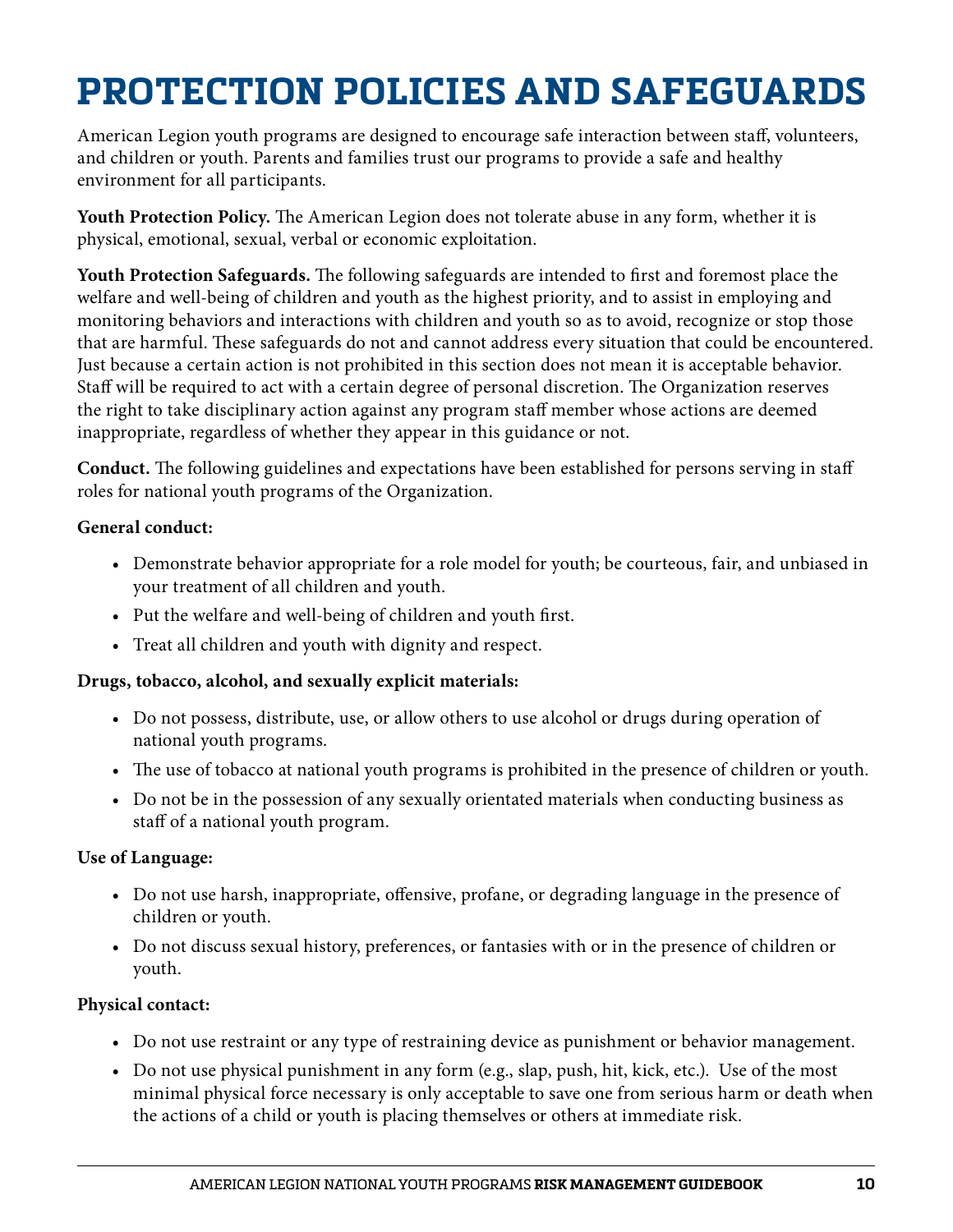- Do not participate in or allow others to engage in hazing or any activities involving harassment, humiliation, teasing, ridicule, or abuse.
- Do not have sexual contact with children or youth.
- Do not engage in sexual activity in the presence of children or youth.
- Remain alert to the appropriateness (see below), context, and location of any physical contact with children and youth; any physical contact only takes place in public.
- Do not dress, undress, shower, or bathe with or in the presence of children or youth.
- Do not have sleeping locations with children or youth.
	- » Sleeping room assignments involving youth program participants will be so that no participant of an adult age (18 years of age or older) is rooming with a participant who is a child/minor/youth (17 years of age and below).
- Have contingency plans in place for separating and/or reassigning those program participants who may become involved in youth-on-youth/child-on-child harassment.
- Do not be alone with a child or youth when transporting them in a vehicle.

#### **Appropriate forms of contact:**

- Brief hug (e.g., a "shoulder-to-shoulder" hug of celebration or appreciation may be acceptable, where a prolonged, lingering, embracing bear hug is inappropriate).
- Pats on shoulder or back.
- Handshakes.
- "High-fives".
- Holding hands during prayer.

#### **Inappropriate forms of contact:**

- Lengthy, fully engaged embraces.
- Kisses on the mouth
- Touching of buttocks, breasts, or genital area.
- Occupying same bed as a child or youth.
- Any type of massage.
- Snapping of bras or giving wedgies or similar touching of underwear, whether covered by other clothing or not.
- Private meals with a child or youth.
- Giving to or receiving gifts or money from children or youth.
- Any form of unwanted affection.

#### **Communication:**

• Do not be alone with a child or youth when one-on-one discussion or counseling is necessary; one-on-one interaction with a child or youth will only take place in a publicly visible and open area that allows for private conversation and while still remaining in the presence of another staff member.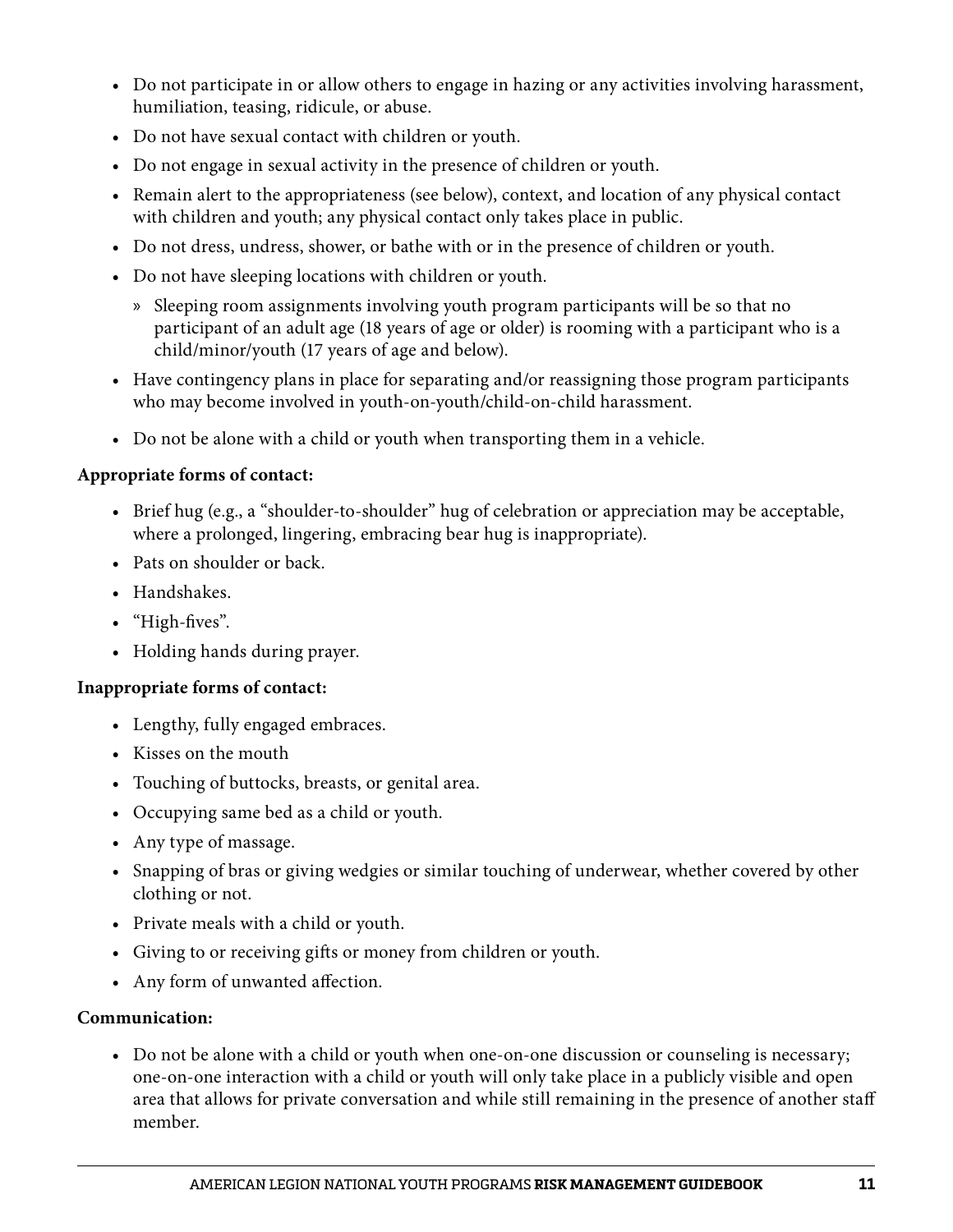#### **Electronic Media:**

• As part of The American Legion national youth programs emphasis on minor safety, all electronic communications between minor youth and staff members, or other adults who have regular contact with minor youth, must be professional in nature and for the purpose of communicating information about program activities. This policy applies to all staff and other adults who have regular contact with minor youth.

#### **American Legion national youth program electronic communication policy:**

- Content of any electronic communication should be readily available to share with the minor youth's family or American Legion national youth program representatives upon request. Any request under the electronic communication policy must include copies of any email, electronic text, social media post, or similar communication, and to be sent to either the minor youth's parent/legal guardian or American Legion representative.
- Social Media. Staff members, or other adults who have regular contact with minor youth, are not permitted to maintain social media connections with minor youth. Staff members, or other adults who have regular contact with minor youth, are not permitted to accept any new personal requests on social media platforms from minors. Existing social media connections with youth who are minors shall be discontinued. The American Legion will monitor its organizational social media pages and remove any post that violate policies and practices for appropriate behavior. Minor youth or parent/legal guardian of minor youth will be informed of any inappropriate posts.
- Email. Minor youth and staff members, and other adults who have regular contact with minors, may use email to communicate. All email content between staff members, or other adults who have regular contact with minors, and minor youth must be professional in nature and for the purpose of communicating information about program events. Emails most come from an account that can be monitored by The American Legion national youth programs. American Legion national youth program personnel and a parent/legal guardian must be copied when communicating with a minor youth through email.
- Texting. All text messages between staff members, or other adults who have regular contact with minors, and minor youth must be professional in nature and for the purpose of communicating information about the youth program. Text messages cannot be sent to one (1) individual minor youth; a text message must go to entire group or must have additional staff member included.
- Request to Discontinue All Electronic Communications. The parent/legal guardian of a minor youth may request in writing that their child not be contacted through any form of electronic communication by the American Legion national youth organization staff member.
- Electronic communications must only be sent between the hours of 8:00 a.m. and 8:00 p.m.

#### **Safety:**

- Plan for adequate staff-to-participant ratios appropriate to the nature of the youth program, the activities involved and age of program participants.
- Always keep medical and emergency contact details for youth program participants readily available in the event of an emergency.
- Immediately obtain or provide appropriate medical assistance in the event of an injury.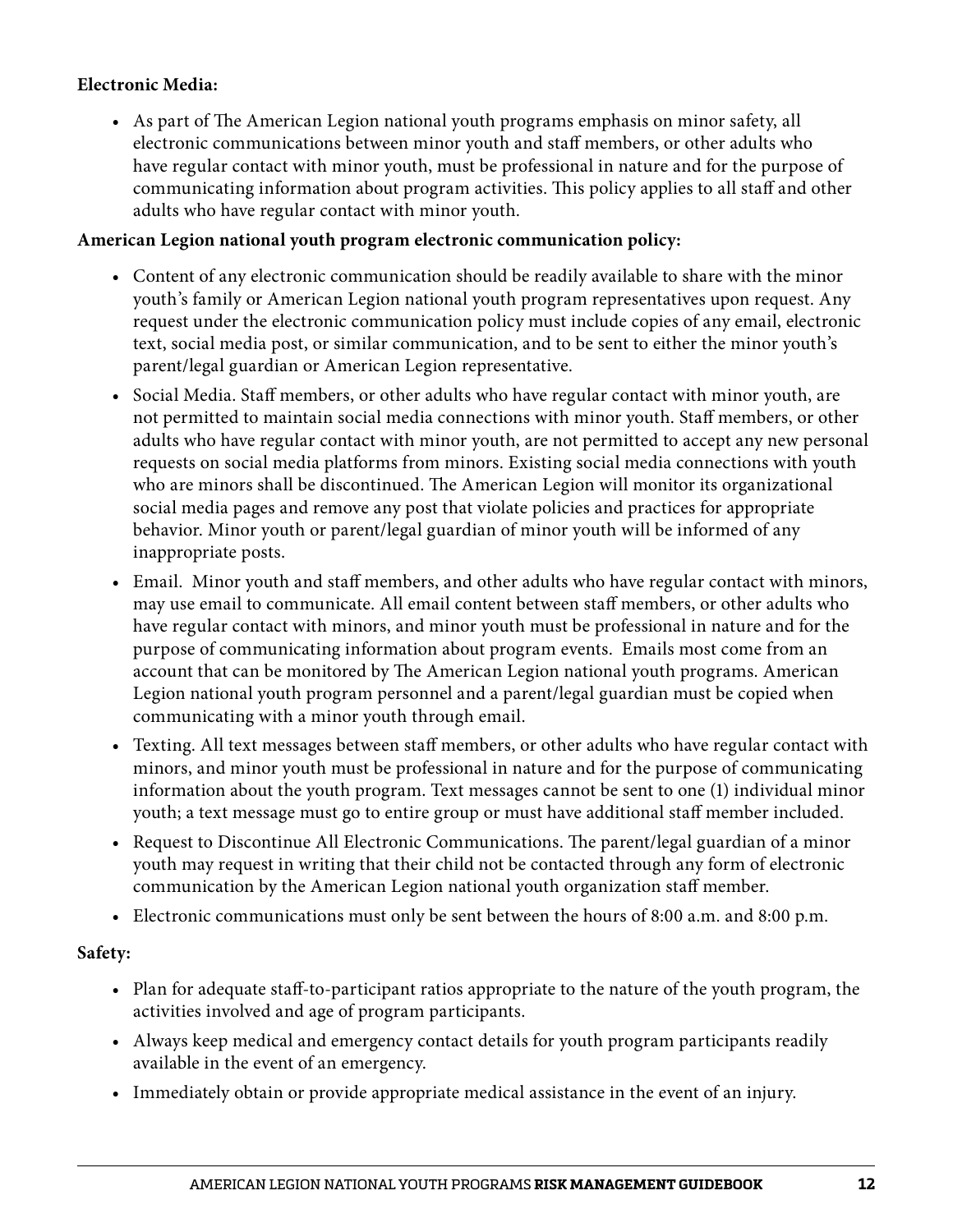# **POSSIBLE SIGNS OF ABUSE**

These signs do not necessarily indicate that a child has been abused, but they may help adults recognize the possibility that something is wrong.

# **POSSIBLE SIGNS OF PHYSICAL ABUSE.**

- Frequent suspicious or unexplained injuries out of the norm for those normally associated with childhood activities, e.g., burns, deep bruising, etc.
- Improbable excuses or refusal to explain injuries.
- Wears inappropriate clothing to cover injuries, e.g., long sleeves or pants on a hot day.
- Injuries appearing to have a pattern, such as a handprint or belt.
- Fear of medical treatment or examination.
- Aggression toward others.
- Shrinks back from touch.
- Refusal to change for gym or athletic activities.
- Rebels against authority.

# **POSSIBLE SIGNS OF EMOTIONAL ABUSE.**

- Excessively withdrawn or fearful.
- Continual self-deprecation, e.g., "I'm ugly", "I'm stupid", etc.
- Overreaction to mistakes.
- Emotionally abuses others.
- Extreme sensitivity to criticism.
- Extreme fear of new situations.
- Extremes of passivity or aggressiveness.
- Continuous unwillingness to develop relationships.

# **POSSIBLE SIGNS OF SEXUAL ABUSE.**

- Difficulty walking or sitting.
- Makes strong efforts to avoid a person without explanation or strong reluctance to interact with a person.
- Fear of touch.
- Wearing excessive amounts of clothing.
- Isolation or withdrawal.
- Insecure or clinging.
- Extreme personality changes.
- Sudden loss of appetite or compulsive eating.
- Inability to concentrate.
- Being overly affectionate or acting out sexually.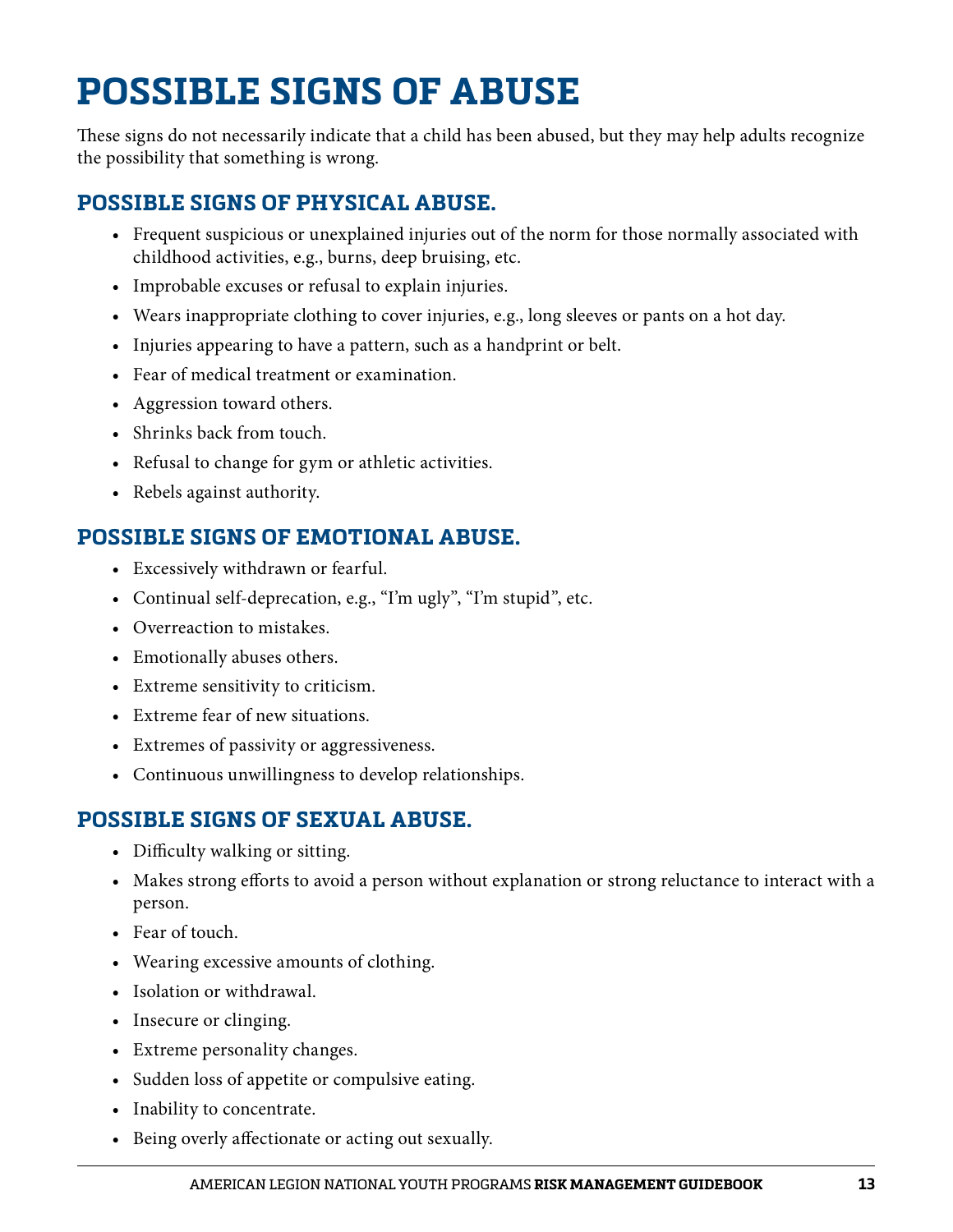# **RESPONDING TO CHILD ABUSE / SUSPECTED CHILD ABUSE**

Anyone having knowledge of, or a reasonable cause to suspect that abuse has occurred has a personal, ethical, and often legal, obligation to make a report. The definition of a "mandated reporter" for suspected child abuse can vary from state-to-state, with the applicability of who should report being defined more broadly in some states more than others. But remember, it is the responsibility of all individuals and community members – not just mandated reporters – to respond to the suspected maltreatment of any child or youth. No matter the state laws, learning the appropriate ways to respond to suspected abuse and becoming an informed and involved individual are important steps toward protecting children. **All paid and volunteer staff of national youth programs of the Organization are required to report cases of suspected abuse involving a child or youth.** An individual reporting suspected child abuse are hereafter referred to as the Reporter.

#### **If a child or youth tells you about abuse:**

- Remain calm and reassuring.
- Find a quiet place to talk.
- Believe in what you are being told.
- Do not jump to conclusions.
- Reassure the child or youth they did the right thing by telling you.
- Reassure the child or youth that they will be protected and supported.
- Be discreet.
- Call 911 if medical treatment is necessary.
- Report the concern immediately to the proper law enforcement authorities. The law requires only that you have a reasonable suspicion that a child or youth is being abused.
- Do not discuss the concern or share information with anyone other than those having a "need to know."

### **REPORTING**

When anyone observes or are made aware of any inappropriate behavior(s) or behavior(s) that are inconsistent with those detailed in the "Protection Policies and Safeguards" section of this guide, they are required to report their suspicion(s) or allegation(s) to their Program Manager/Director.

**In ALL cases involving ANY reasonable suspicion that child abuse has occurred, a report must immediately be made to law enforcements authorities and the youth participant's parent(s) or guardian(s).** This reporting responsibility may NOT be abdicated to another individual. The assumption should NOT be made that law enforcement authorities, parent(s)/guardian(s), etc., or the Program Manager/Director have already learned of a situation through other venues – report immediately upon becoming aware.

Program Managers/Directors will mandate the use of the written report found in Appendix B titled "REPORTING FORM" for documentation purposes. After contacting appropriate law enforcement authorities and parent(s)/guardian(s) in cases involving child abuse or suspected child abuse, the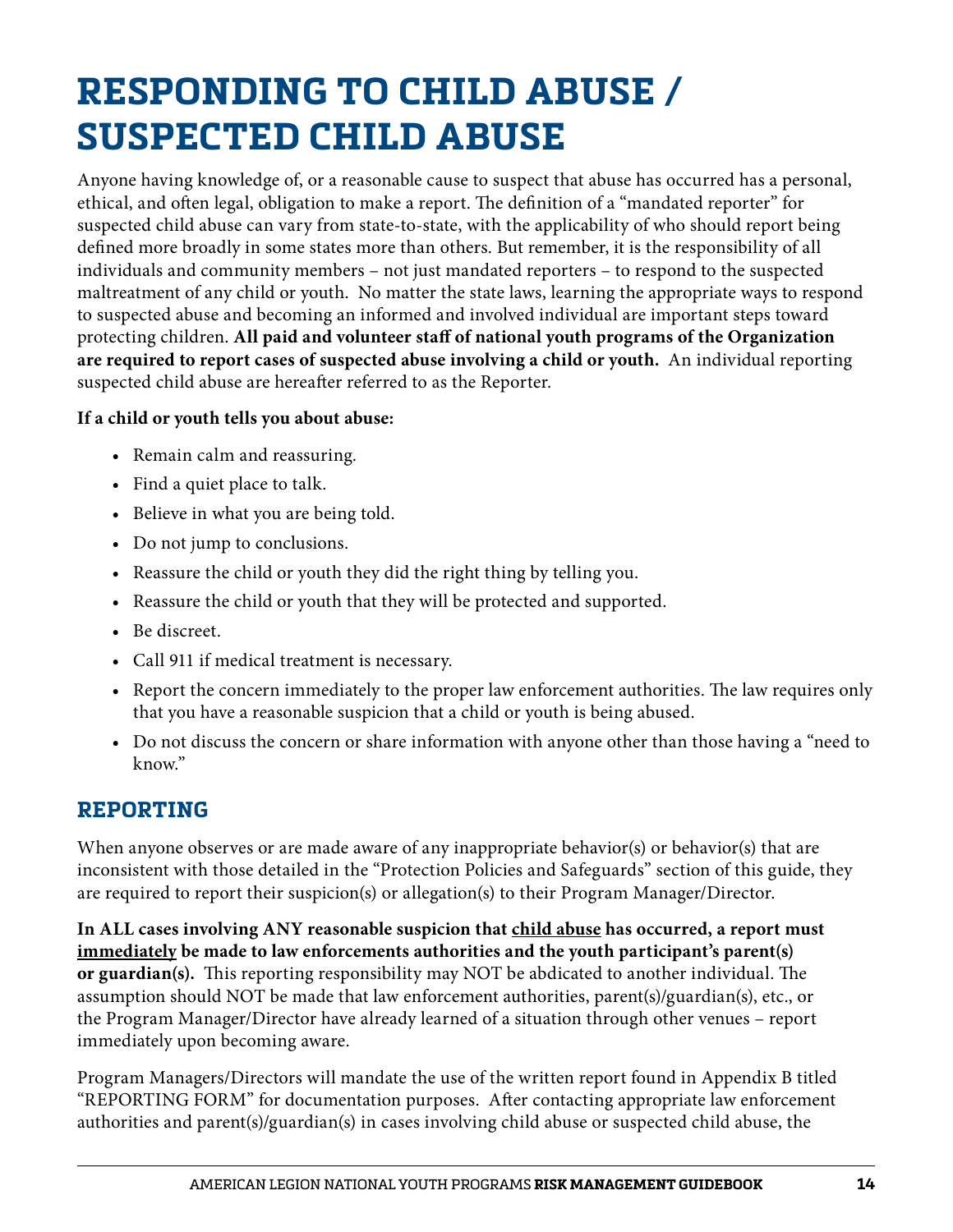Reporter will then provide a copy to the respective Program Manager/Director and a copy offered to the law enforcement authorities. All information regarding alleged child abuse must be maintained under strict confidentiality and communicated only to those having a "need-to-know".

During a period of investigation by law enforcement authorities, the accused individual will be immediately suspended from all activities and contact involving children. The suspension will continue until the person is cleared or allegations are proven; the individual will be returned home during the investigation period as necessary. If the allegations are proven correct, the individual will be permanently removed from all participation in any capacity of national youth programs of the Organization.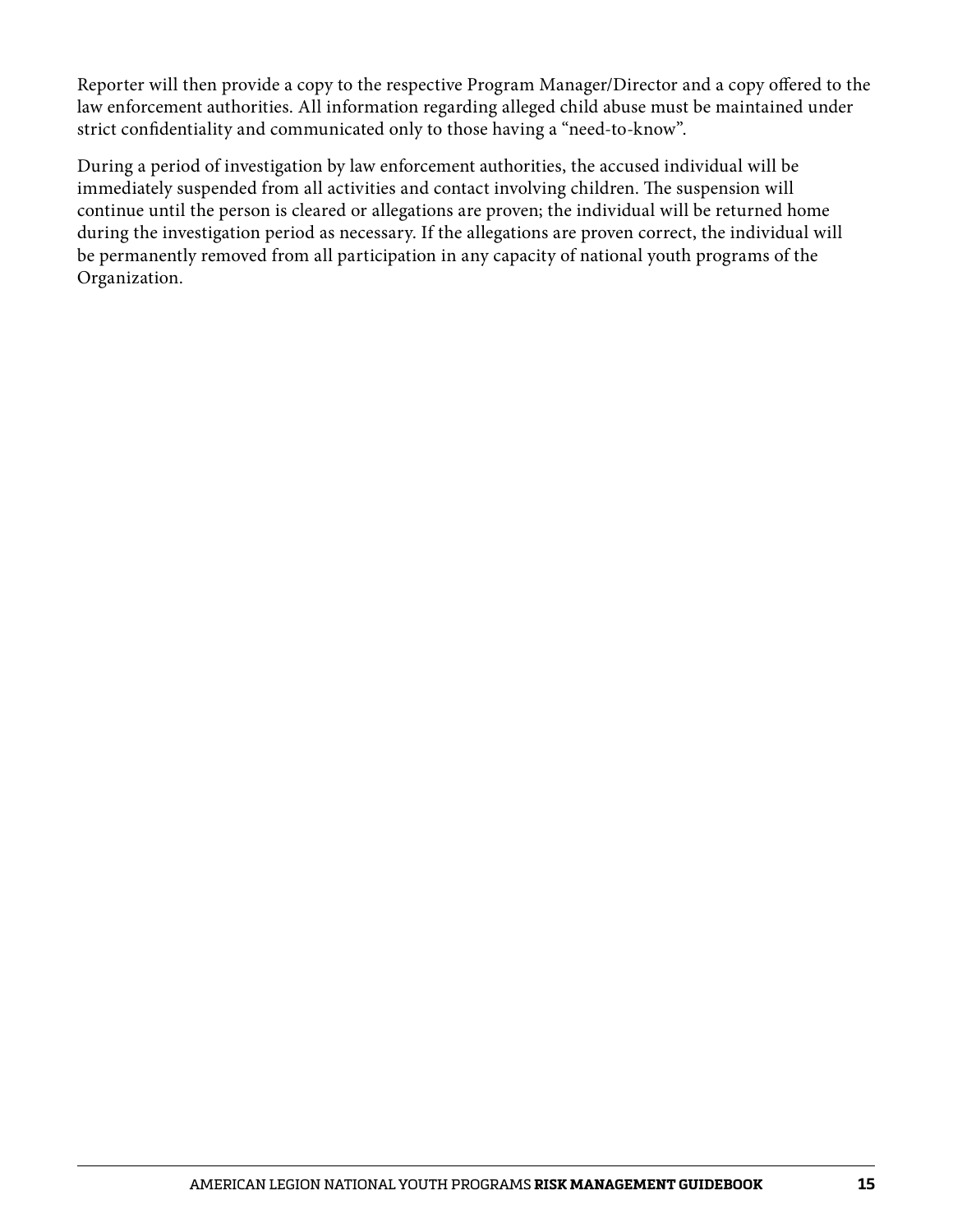# **AWARENESS AND ORIENTATION**

All Designated Individuals must comply with the "Risk Management Guidebook of The American Legion for the Enhanced Protection of Children and Youth" set forth in this guidebook. Program Managers/Directors of every national youth program of the Organization will provide awareness, orientation and information to all program staff and volunteers at the onset of each program every year. This will include orientation and dissemination of:

- Program overview
- Job description information
- Organizational chart of the program
- Program schedule
- "The American Legion Risk Management Guidebook for the Enhanced Protection of Children and Youth"

Upon completion of the orientation each year, each Designated Individual will sign and return to their respective Program Manager/Director the statement found in Appendix C acknowledging receipt and understanding of "The American Legion Risk Management Guidebook for the Enhanced Protection of Children and Youth".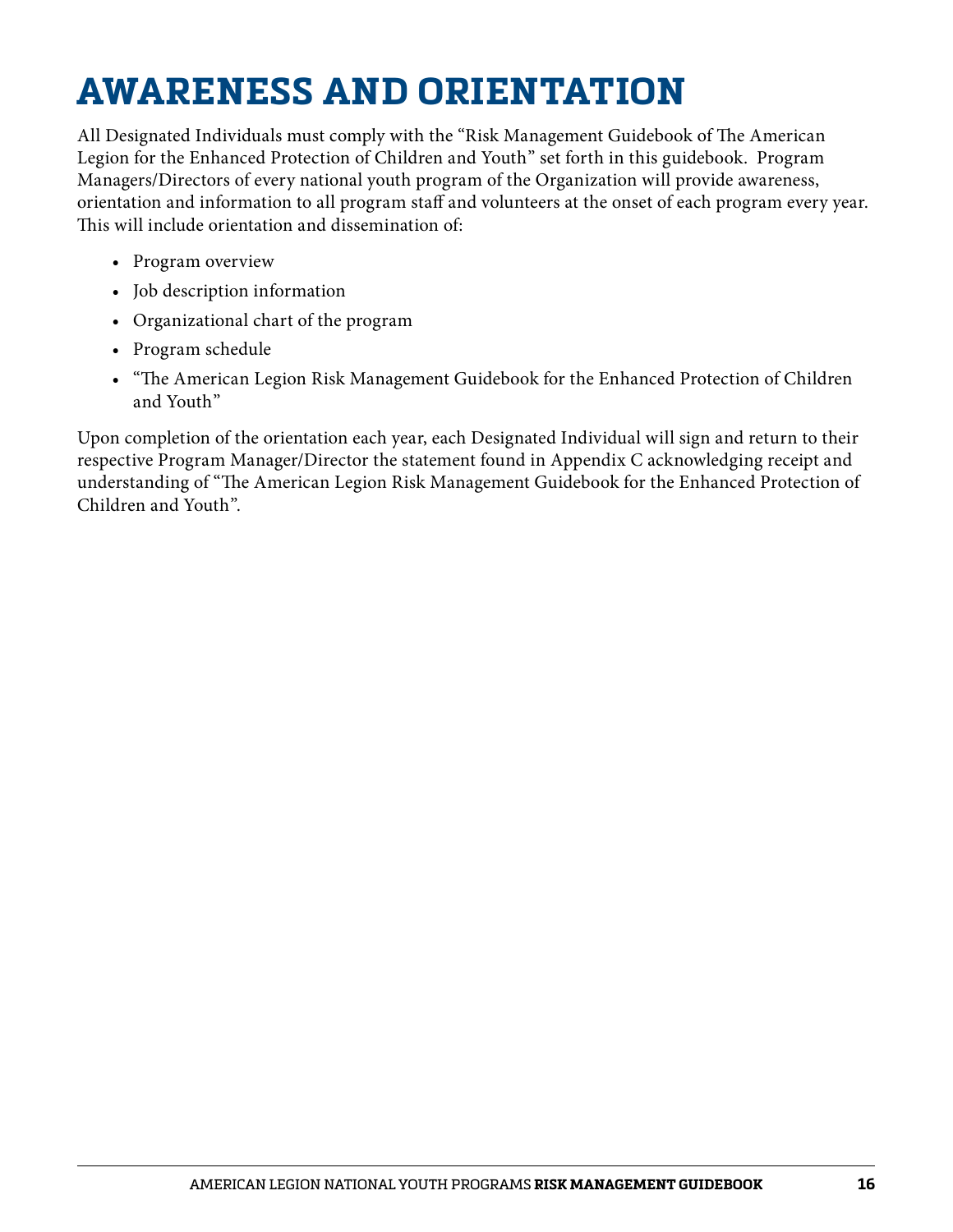### **NATIONAL EXECUTIVE COMMITTEE OF THE AMERICAN LEGION October 14-15, 2020 Virtual**

# **Resolution No. 32: Risk Management Mandates for National Youth Programs Origin: Americanism Commission Submitted by: Americanism Commission (As amended)**

WHEREAS, Resolution No. 4 of the National Executive Committee, May 2012, titled "Background Screening Of Staff For National Youth Programs" initially mandated background check screening of staff of American Legion national youth programs in order to uphold the integrity and safety of youth and to mitigate the risk and liability to an organization; and

WHEREAS, Resolution No. 16 of the National Executive Committee, October 2012, titled "Mandatory Background Check Screening for Coaches, Managers and Volunteer Staff of Junior and Senior American Legion Baseball Teams" initially established policy and procedures for mandatory background screening for coaches, managers and volunteers of junior and senior American Legion Baseball teams; and

WHEREAS, Federal law (Public Law 115-126) titled "Protecting Young Victims From Sexual Abuse and Safe Sport Authorization Act of 2017" has been enacted requiring amateur youth sports organizations affiliated with a national governing body or non-affiliated organizations to develop policies and procedures to prevent the emotional, physical, and sexual abuse of amateur athletes; and

WHEREAS, American Legion Baseball is affiliated with the national governing body of USA Baseball; and

WHEREAS, USA Shooting is a National Governing Body member of the U.S. Center for SafeSport; and

WHEREAS, USA Shooting is the organization upon which The American Legion patterns its American Legion Junior Shooting program; and

WHEREAS, Because the American Legion Junior Shooting Sports National Tournament is administered by the national organization, the national organization therefore possesses the authority to impose mandates for the protection of minor children participating in that national tournament; and

WHEREAS, The aftermath of numerous cases of child sexual molestation across the nation has demonstrated the importance for diligent protection of vulnerable populations, such as children and youth; and

WHEREAS, It is paramount The American Legion meet its legal, moral and ethical responsibility to parents and guardians by protecting their children from abuse and harm when participating in any and all youth programs under the Legion brand; now, therefore, be it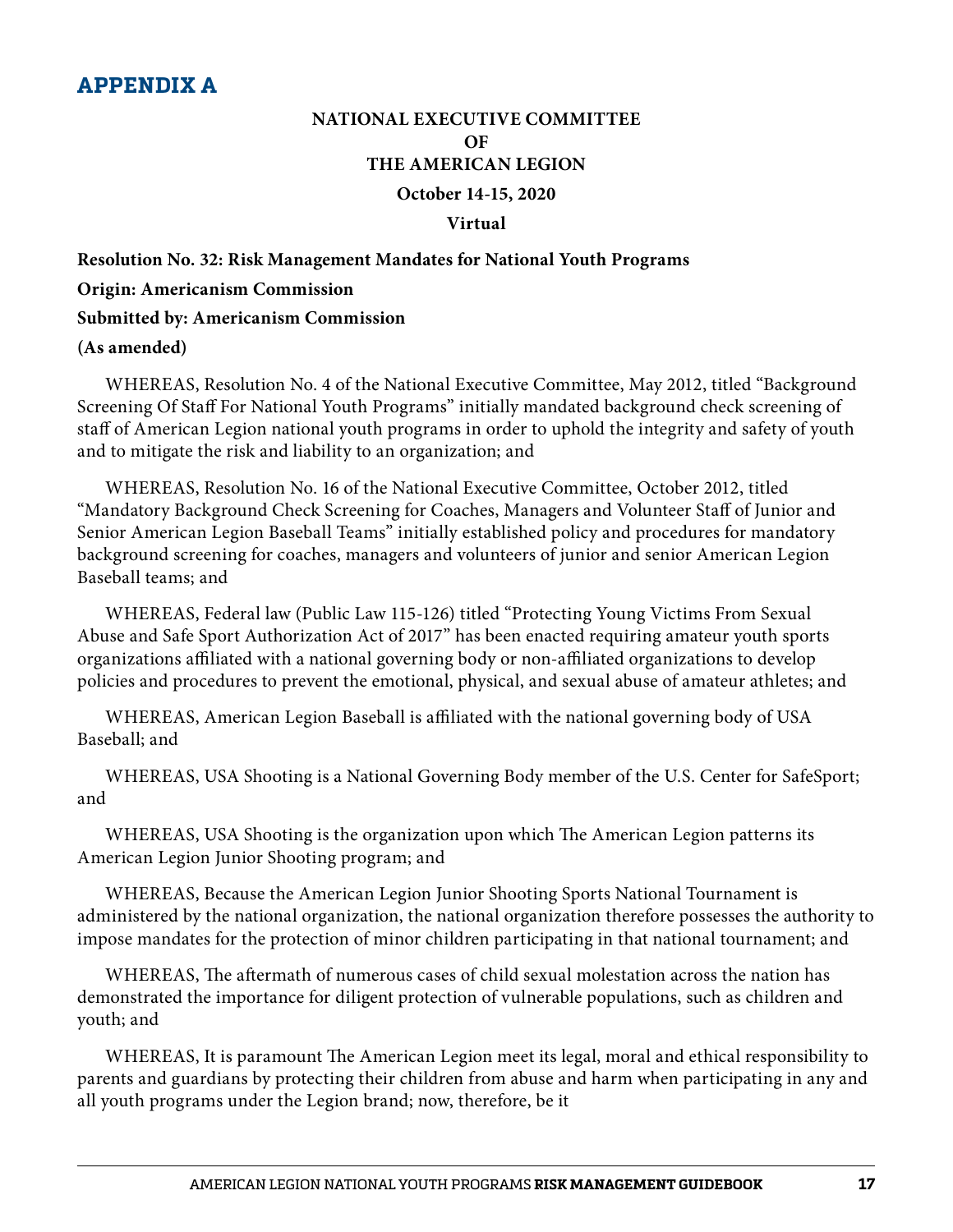**RESOLVED, By The National Executive Committee of The American Legion in regular meeting assembled virtually on October 14-15, 2020, That The American Legion, under the advice and guidance of the compliance and risk manager of the national organization and the national judge advocate, shall have policies and procedures established beginning in 2021 which mandates sexual abuse awareness training and criminal history background check screening for:**

- **American Legion Baseball program staff (coaches, managers and volunteers 18 years of age or older) who have regular contact with players who are minors**
- **Coaches, managers and volunteers 18 years of age or older who have regular contact with minors who are in clubs affiliated with an American Legion post and who are participating in the American Legion Junior Shooting Sports National Tournament**
- **Those selected to staff national tournaments of American Legion Baseball, the American Legion Boys Nation program, the American Legion National Oratorical Contest, the American Legion Junior Shooting Sports Shoulder-to-Shoulder National Championship, and National Boy Scouts of America Jamborees, or who are adults and have regular contact with program participants who are minors; and, be it further**

**RESOLVED, That the national adjutant, after legal review and approval of the national judge advocate, be and is hereby authorized and directed to execute such contract(s) as may be necessary to support the execution of criminal history background check screening and/or sexual abuse awareness training; and, be it further**

**RESOLVED, That departments of The American Legion are strongly urged and encouraged to establish procedures and policies for sexual abuse awareness training and criminal history background check screening similar to those of the national organization for those adults who are selected to support youth programs conducted within their departments; and, be it finally**

**RESOLVED, That Resolution No. 4 of the National Executive Committee, May 2012, titled "Background Screening Of Staff For National Youth Programs" and Resolution No. 16 of the National Executive Committee, October 2012, titled "Mandatory Background Check Screening for Coaches, Managers and Volunteer Staff of Junior and Senior American Legion Baseball Teams" are hereby superseded and rescinded.**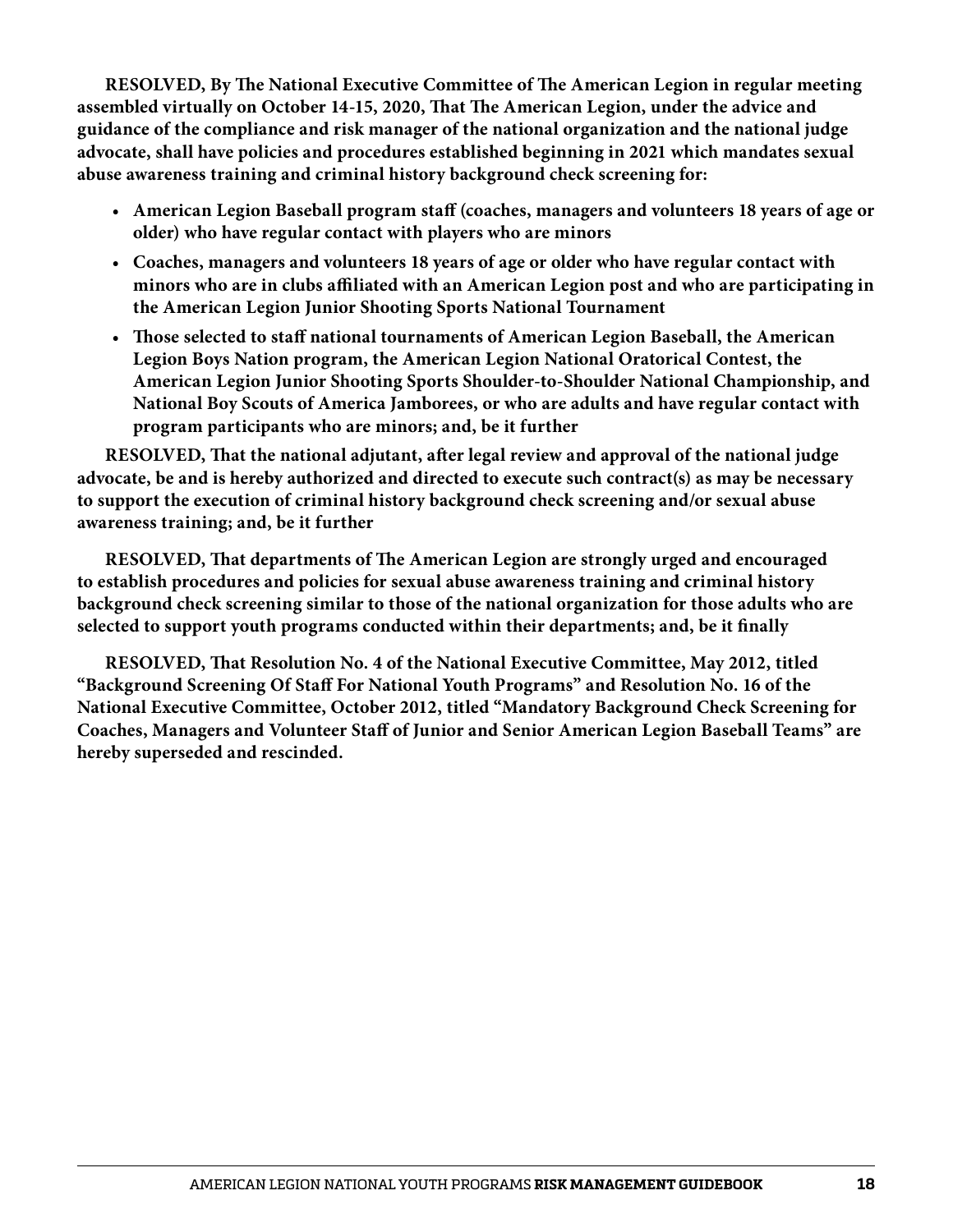### **APPENDIX B**



#### The American Legion National Headquarters

# **REPORTING FORM CHILD ABUSE / SUSPECTED CHILD ABUSE**

This section is about the individual you are reporting. Please provide as much information as possible.

| <b>INDIVIDUAL</b>                                                |                       |                  |  |
|------------------------------------------------------------------|-----------------------|------------------|--|
| Name of the individual you are reporting (first and last)        |                       |                  |  |
|                                                                  |                       |                  |  |
| Age or approximate age                                           | Gender<br>$\Box$ Male | $\square$ Female |  |
|                                                                  |                       |                  |  |
| <b>Street Address</b>                                            |                       |                  |  |
|                                                                  |                       |                  |  |
| City                                                             | State                 | ZIP              |  |
|                                                                  |                       |                  |  |
| Program position(s) this individual held at time of the incident |                       |                  |  |
|                                                                  |                       |                  |  |
|                                                                  |                       |                  |  |
|                                                                  |                       |                  |  |

This section asks questions about the incident(s) you are reporting. Please provide as much information as possible.

| <b>INCIDENT(S)</b>                                                                                                           |       |     |  |
|------------------------------------------------------------------------------------------------------------------------------|-------|-----|--|
| Type of offense (e.g., what is being suspected or alleged)                                                                   |       |     |  |
|                                                                                                                              |       |     |  |
|                                                                                                                              |       |     |  |
| During which national youth program did the incident(s) take place?                                                          |       |     |  |
| What is the location of where the incident(s) took place? (include city, state and any other available location information) |       |     |  |
| <b>Street Address</b>                                                                                                        |       |     |  |
| City                                                                                                                         | State | ZIP |  |
| Other location information                                                                                                   |       |     |  |
| Describe what happened (include who, what, when, where) (continue on reverse side if necessary)                              |       |     |  |
|                                                                                                                              |       |     |  |
|                                                                                                                              |       |     |  |
|                                                                                                                              |       |     |  |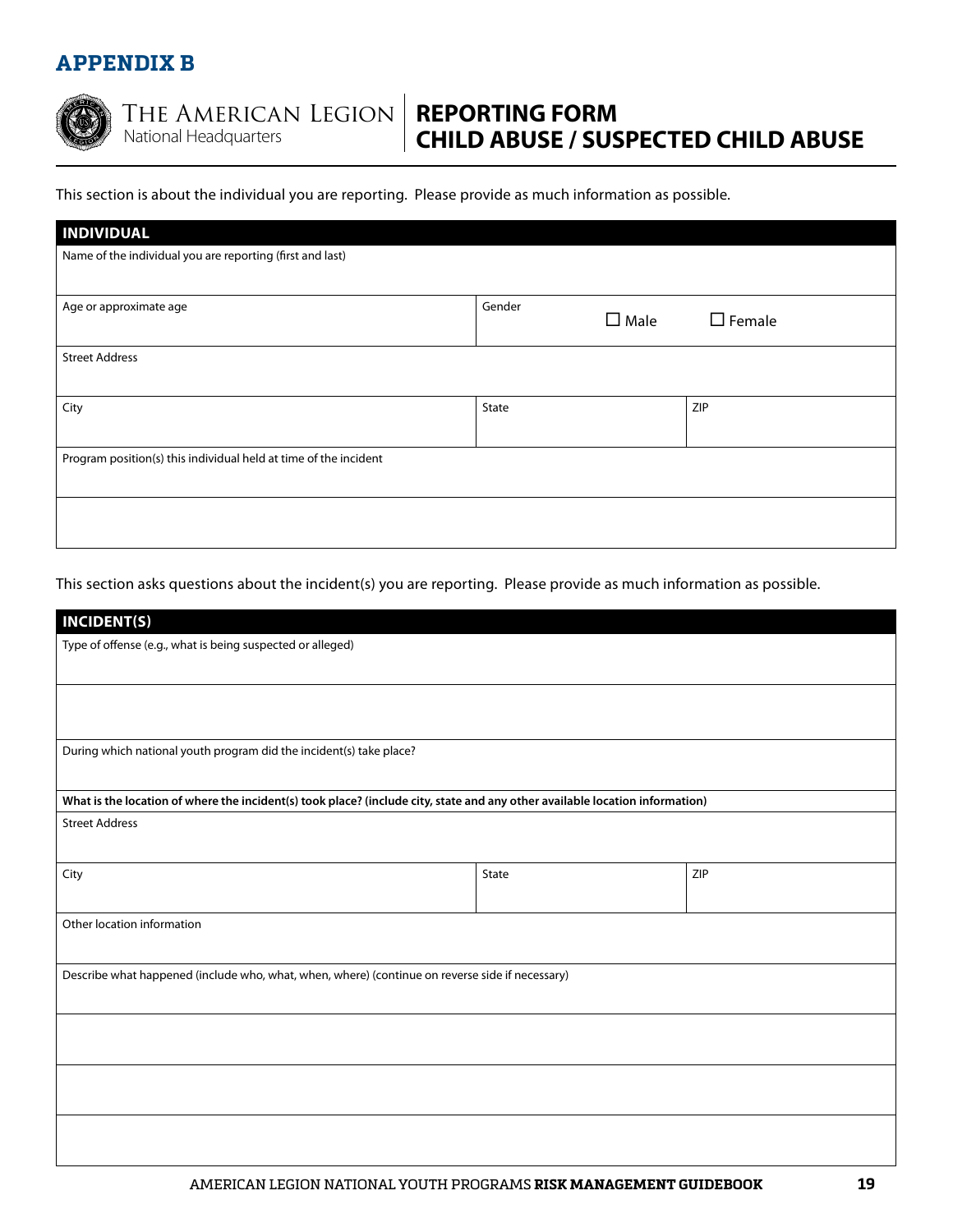This section is for information about the victim(s).

| VICTIM(S)                     |                          |                  |  |
|-------------------------------|--------------------------|------------------|--|
| Name (first and last)         |                          |                  |  |
|                               |                          |                  |  |
| Age or approximate age        | Gender<br>$\square$ Male | $\square$ Female |  |
| Parent/Guardian name          |                          |                  |  |
| Parent/Guardian Address       |                          |                  |  |
| City                          | State                    | ZIP              |  |
| Parent/Guardian phone numbers |                          |                  |  |
| Cell                          | Home                     |                  |  |
|                               |                          |                  |  |

This section is your information. A person reporting alleged misconduct should not fear any retribution and/or consequence when filing a report, he/she believes to be true.

| YOUR INFORMATION                                          |            |     |  |
|-----------------------------------------------------------|------------|-----|--|
| Name (first and last)                                     |            |     |  |
|                                                           |            |     |  |
| Email address                                             |            |     |  |
|                                                           |            |     |  |
| Cell                                                      | Home Phone |     |  |
|                                                           |            |     |  |
| Address                                                   |            |     |  |
|                                                           |            |     |  |
| City                                                      | State      | ZIP |  |
|                                                           |            |     |  |
| Program position you were holding at time of the incident |            |     |  |
|                                                           |            |     |  |
| Relationship to victim (if any)                           |            |     |  |
|                                                           |            |     |  |

It is strongly urged and recommended that respective American Legion departments and/or Team Sponsors implement use of this written report form entitled "REPORTING FORM", and after having immediately contacted law enforcement authorities and parent(s)/guardian(s) in cases involving child abuse or suspected child abuse, the Reporter then offer a copy of this completed form to law enforcement authorities, and provide a copy to the respective American Legion department Junior Shooting Sports chairman and/or Team Sponsor, if considered necessary. All information regarding alleged child abuse must be maintained under strict confidentiality and communicated only to those having a "need-to-know".

In the event of a report, the department Junior Shooting Sports chairman is responsible to notify the appropriate parties at The American Legion's National Headquarters to the attention of the Americanism Division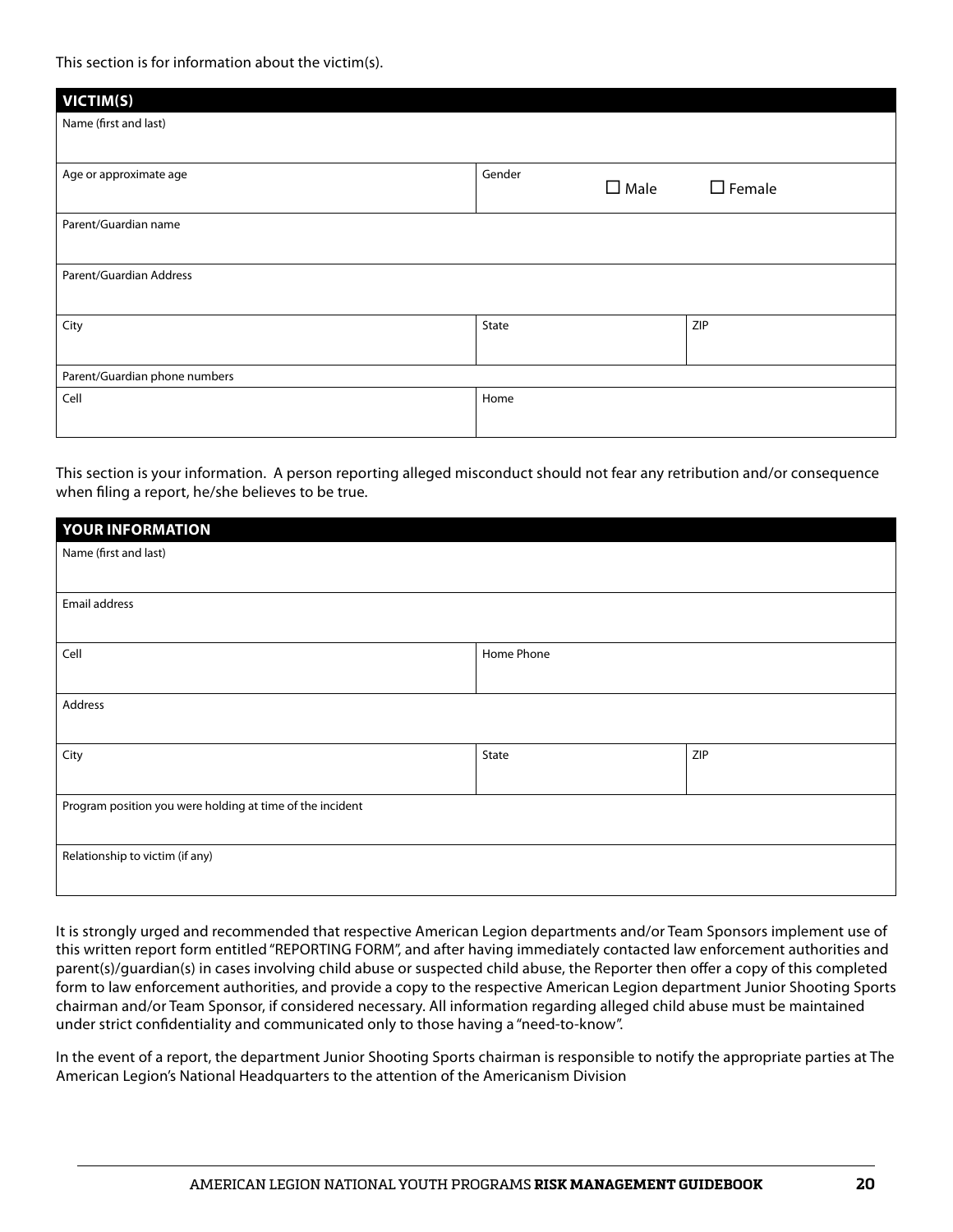### **APPENDIX C**

# **ACKNOWLEDGMENT AND UNDERSTANDING OF THE AMERICAN LEGION RISK MANAGEMENT GUIDEBOOK FOR THE ENHANCED PROTECTION OF CHILDREN AND YOUTH**

If you have any uncertainty or questions regarding the content of the Risk Management Guidebook of The American Legion for the Enhanced Protection of Children and Youth, you are required to consult the respective Program Manager at National Headquarters prior to signing and acknowledging this agreement.

"I have read and understand The American Legion Risk Management Guidebook for the Enhanced Protection of Children and Youth and agree to abide by its terms and conditions. I understand that my failure to follow the terms of this policy could result in disciplinary action up to and including termination of serving as a volunteer for youth programs of The American Legion."

| Signature of Volunteer                                                   |      |  |  |
|--------------------------------------------------------------------------|------|--|--|
| <b>Printed Name</b>                                                      | Date |  |  |
|                                                                          |      |  |  |
| Youth program affiliation (check one)                                    |      |  |  |
| $\Box$ American Legion Boys Nation                                       |      |  |  |
| $\Box$ National Oratorical Contest                                       |      |  |  |
| $\Box$ Scouting Jamborees                                                |      |  |  |
| $\Box$ Samsung American Legion National Scholar Recognition Event        |      |  |  |
| $\Box$ Junior Shooting Sports Shoulder-to-Shoulder National Championship |      |  |  |
| $\Box$ American Legion Baseball National Tournaments                     |      |  |  |
|                                                                          |      |  |  |